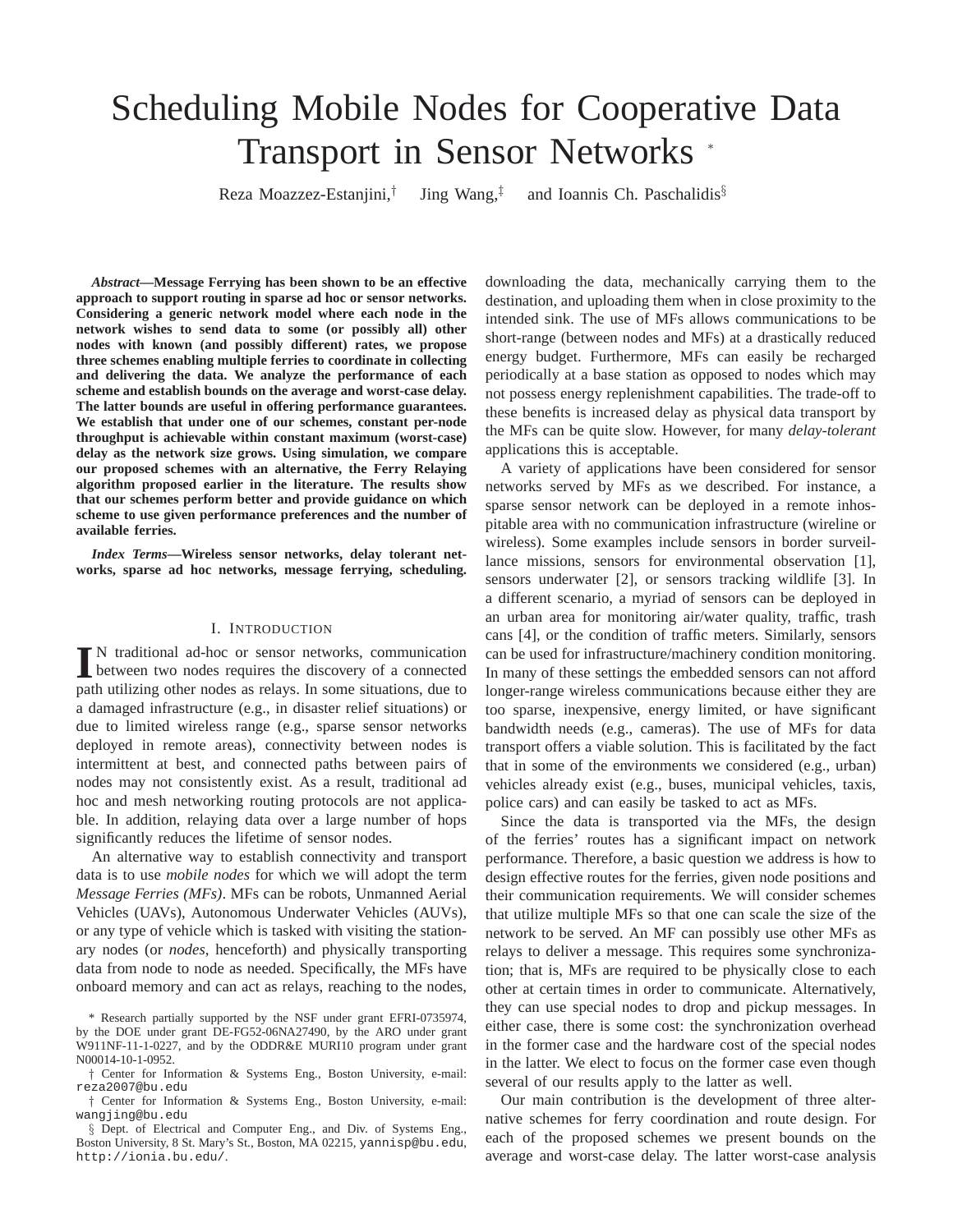was largely missing from the related literature, which we review in Section II. Clearly, being able to compute worstcase delay bounds allows us to offer performance guarantees, which is extremely useful in network design. We also treat some limited cases where "bounded" stochasticity is present in the problem data (communication rates, travel times). Using simulation, we highlight advantages and disadvantages of each scheme under different scenarios while, at the same time, compare each of our schemes with an alternative from the literature. Another contribution of our work is to show that even if each node sends data to multiple other nodes, Message Ferrying is still *scalable* in the sense that it achieves constant per-node throughput within constant delay.

In what follows, Section II reviews related work. Section III states the problem and the assumptions. Sections IV, V, and VI introduce the three proposed schemes and present the corresponding results. Section VII includes our simulation results, and conclusions are drawn in Section VIII.

#### II. RELATED WORK

Several works use mobile nodes to carry data in networks, each adopting a different term to refer to them: *data MULE* [5], *Message Ferry* [6], [7], *Actor* [8], *Actuator* [9], sensor node [10], or wireless agent [11].

In terms of applications, a number of recent projects promote the effectiveness of using message ferries, e.g., the ZebraNet project [3], the Manatee project [12], the DakNet project [13], unmanned vehicles in underwater environmental monitoring [2], and a UAV (Unmanned Aerial Vehicle) in structural health monitoring [14]. A host of other applications are reviewed in [6], [7], [5], [15], [16].

The topic of ferry route design, which is the focus of our work, was first thoroughly investigated in [6] where the authors considered a single MF. [17] considered multicasting using a single ferry moving on a pre-determined route. [15] considered multiple MFs in a stationary network scenario and proposed a so called *Ferry Relaying Algorithm (FRA)* which allows MFs to exchange data between each other. FRA requires synchronization between MFs since they have to be physically close to each other at certain times in order to communicate. The schemes we propose in this paper fall in the same category as data gets relayed among the MFs. As we show, our schemes outperform FRA in a number of scenarios and offer advantages such as guaranteeing worst-case delay and being scalable.

We also note that the problem we consider is fundamentally different from any variant of the *Pickup and Delivery Problem* (PDP) [18], [19], [20]. In PDP, the quantities of goods (here, the data) are considered to be discrete and are waiting in their origin locations to be picked up and delivered to a depot. Once the tour is completed and the vehicle returns to the depot where it started its trip, the problem is over. In our setting, on the other hand, the goods (the data) at each origin location (nodes) are constantly being generated according to some rates and the objective is to minimize the *average* or *worst-case* data delivery delay. The data are buffered in each node until the location is visited by an MF, hence, the amount of data to be carried depends on the time that the node is visited by the MF. Further, in PDP, delays typically consist of just travel times, whereas in our problem loading and unloading (i.e., transmission) delays are not ignored.

### III. PROBLEM STATEMENT AND ASSUMPTIONS

We consider a network with  $N$  (stationary) nodes. We assume that each node generates data at a constant rate destined for other nodes. This corresponds to a situation where the sensor network is monitoring/actuating some underlying physical system whose dynamics can be captured by a (sufficiently high) constant rate. Let  $\lambda(i, j)$  be the rate at which node *i* generates data to be sent to node *j*, for all *j*. Data have a single destination and we do not consider multicast scenarios. We will assume that data in the network are exclusively transported by the MFs. In practice, one would typically see disconnected clusters of sensors communicating via the MFs. Representing each cluster by a single node yields a network using only MFs for data transport.

For most of our results we will assume that the  $\lambda(i,j)$ 's are known (estimated) with certainty. We will also discuss some cases where  $\lambda(i, j)$  is an upper bound with probability one (w.p.1) to the stochastic and potentially time-varying rate from  $i$  to  $j$ . We have  $M$  MFs at our disposal. For simplicity, the communication between MFs and nodes is assumed to be done at zero distance and at a rate of  $W_1$  *bps* while communication between any two MFs is done at a rate of  $W_2$  *bps* ( $W_2 \geq W_1$ ). Although in many situations the transmission of data between MFs and nodes might be faster than the MF traveling time, similar to [15] we take the more general view that MFs have limited bandwidth and accounting for transmission times is important for carrying out an accurate analysis. We assume that the MFs move at a constant speed of V *m/s*. The data are buffered at each node until an MF comes and collects them. The objective is to design the MFs' routes such that the delay in delivering the data is minimized. We will only consider periodic ferry routes that form simple cycles between a set of nodes. Specifically, each MF will be assigned to a set of nodes and will cycle periodically through these nodes and potentially some additional points where it meets with other MFs.

## IV. CENTRALIZED FERRY RELAYING: CFR

In this section, we propose the CFR scheme. Fig.  $1(a)$ depicts a simple geographic partitioning of the entire network. There is a single MF assigned to each segment. Within each *cycle*, each MF collects the buffered data from its nodes. Later in the same cycle, all MFs meet at some pre-determined *contact point* and relay their buffered data. All MFs stay at the contact point until all inter-MF data transfers are completed. Note that each MF's route consists of a *Hamiltonian cycle* <sup>1</sup> that includes all its assigned nodes and the contact point; we will refer to this route as the *MF* i *cycle* for each i. The partitioning presented in Fig. 1(a) is a "contiguous" partitioning in the sense that each segment assigned to an MF is geographically contiguous. This is similar to FRA partitioning [15] (in which segments are rectangles with equal

<sup>&</sup>lt;sup>1</sup>A Hamiltonian cycle is a cycle in an undirected graph which visits each node exactly once and returns to the starting node.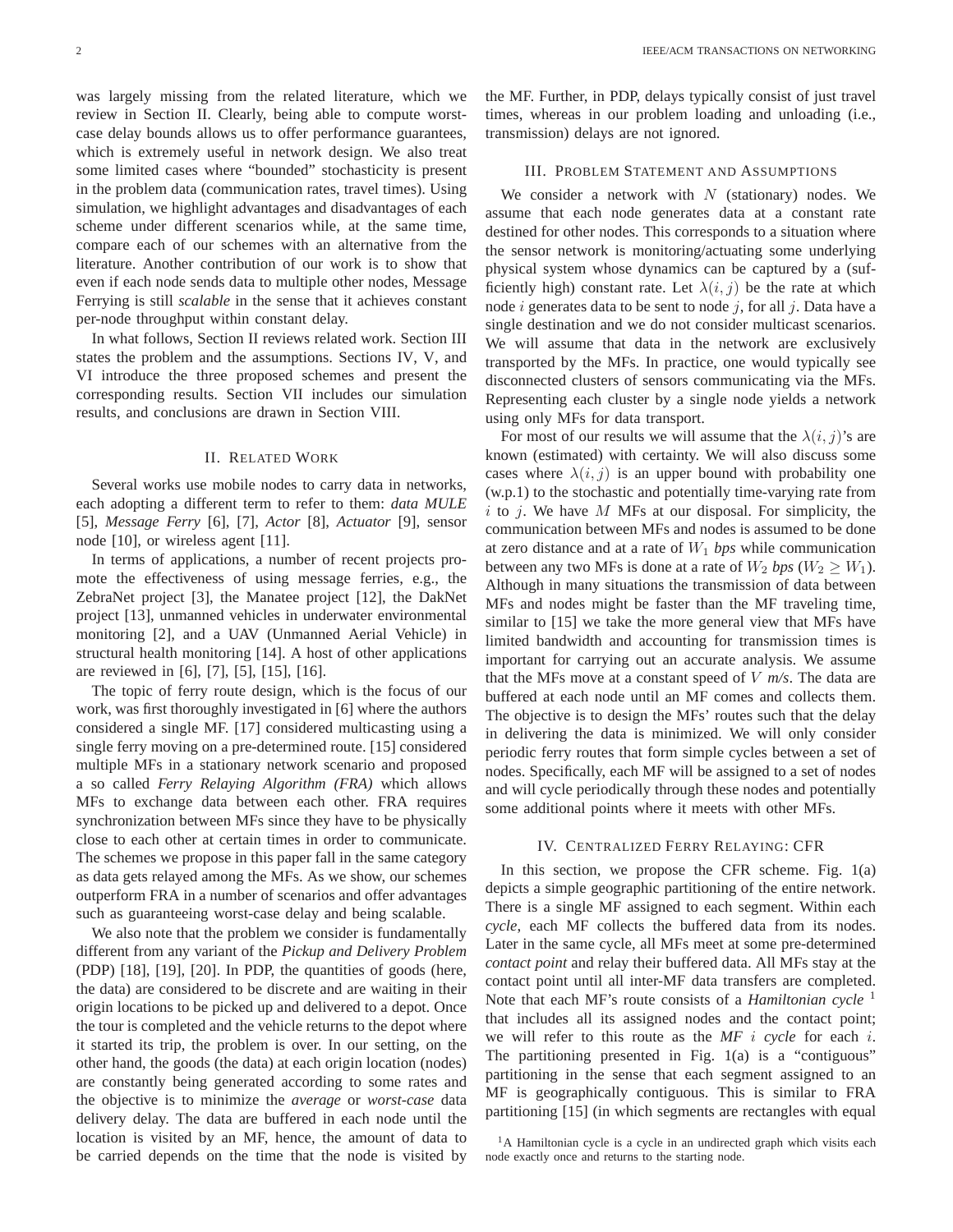area). However, in the CFR scheme we allow the segments to be "non-contiguous." This allows assigning any combination of nodes to any MF and results in greater flexibility (see Fig. 1(b)). For instance, consider a situation where nodes located farther from each other have higher data rates among themselves, and nodes closer to each other have lower data rates among themselves. Then, we might prefer to allocate the nodes farther from each other to one common MF, trading-off shorter length routes for a decrease in relay time among MFs.



Fig. 1. Examples of partitioning into 8 segments (the blue circles represent the nodes, and the red circle in the middle of the graph represents the contact point); (Left): "Contiguous" partitioning. (Right): CFR scheme ("Noncontiguous" partitioning).

#### *A. Average and worst-case delay*

In the CFR scheme, data are relayed between MFs at most once, i.e., if the destination node is in a different MF cycle than that of the source node, then the MF serving the source node collects the data and relays it to the MF serving the destination node. We suggest placing the contact point at the *centroid* (geometric center) of the nodes. Each MF is tasked with: collecting data from its nodes, relaying to other MFs the data destined to their nodes, and delivering to its own nodes the data destined to them. We refer to the time needed by MF i to complete these activities as *MF* i*'s cycle time* and denote it by  $T_i$ . (On a notational remark, throughout the paper, the superscript *d* denotes downloading data to the MF under consideration, the superscript *u* denotes uploading data to another MF or node, and the superscript *l* denotes local traffic.)  $T_i$  consists of the following terms:

- *Inter-MF relay time* (Y): this is the same for all MFs and is the time needed for all data to be relayed among MFs at the contact point. Note that all the MFs wait in the contact point until all relays among all MFs are finished.
- *MF-node transfer time*  $(X_i)$ : the transfer time  $(X_i^d)$  that  $MF i$  needs in order to collect all the data from its nodes, plus the transfer time  $(X_i^u)$  that MF i needs in order to deliver all its buffered data that are destined to MF  $i$ 's nodes. We have  $X_i = X_i^d + X_i^u$ .
- *MF travel time*  $(A_i)$ : the time needed to traverse its cycle.

Since MFs exchange data directly, synchronization is required so that MFs meet at the same time at the contact point. For synchronization, the cycle time of the system,  $T$ , can be chosen as the maximum of the MFs' cycle times, hence  $T = \max_i \{T_i\}$ . An alternative to synchronization is to place nodes with ample buffer space at the contact point so that each MF can deposit and upload from this buffer without having to wait for the other MFs. However, due to the cost/technical constraints that these additional nodes would introduce, we will not pursue this direction in this paper. We denote the set of assigned nodes to MF i by  $\mathcal{N}(i)$ . To calculate the cycle time for a given configuration of the scheme, we have

$$
T_i = Y + X_i + A_i,\tag{1}
$$

where

$$
Y = \frac{T}{W_2} \sum_{k=1}^{M} \sum_{k'=1, k'=1, k' \neq k}^{M} \sum_{l \in \mathcal{N}(k)} \sum_{l' \in \mathcal{N}(k')} \lambda(l, l'), \qquad (2)
$$

$$
X_i^d = \frac{T}{W_1} \sum_{k=1}^M \sum_{l \in \mathcal{N}(i)} \sum_{l' \in \mathcal{N}(k)} \lambda(l, l'),\tag{3}
$$

$$
X_i^u = \frac{T}{W_1} \sum_{k=1}^M \sum_{l \in \mathcal{N}(k)} \sum_{l' \in \mathcal{N}(i)} \lambda(l, l'),\tag{4}
$$

$$
A_i = L_i/V. \tag{5}
$$

 $L_i$  in above equation is the length of the MF i cycle. Solving for  $T$  we obtain

$$
T = \max_{i} \left\{ \frac{A_i}{1 - \frac{Y}{T} - \frac{X_i}{T}} \right\}.
$$
 (6)

Note that  $\frac{Y}{T}$  and  $\frac{X_i}{T}$  do not depend on T.

Let now  $\mathscr S$  denote the set of all *Source-Destination (SD) pairs* in the network. For each  $s \in \mathscr{S}$ ,  $D_s$  denotes the time needed to deliver a packet from the source to the destination. Assuming that packets select their SD pair uniformly from  $\mathscr S$ we define the *average* and *worst-case* delay, respectively, as

$$
\mathbf{E}[D] = \left(\sum_{s \in \mathscr{S}} D_s\right) / |\mathscr{S}|,
$$
  

$$
D_{\text{max}} = \max_{s \in \mathscr{S}} D_s.
$$

**Theorem IV.1.** *[Delay in CFR] Let*  $\lambda$  *and*  $\lambda'$  *denote the maximum output rate from and maximum input rate to any arbitrary node in the network, respectively, i.e.,*

$$
\lambda = \max_{i} \{ \sum_{j=1}^{N} \lambda(i, j) \}, \quad \lambda' = \max_{j} \{ \sum_{i=1}^{N} \lambda(i, j) \}.
$$
 (7)

Let also  $S_{\text{max}} = \max_i |\mathcal{N}(i)|$  and  $S_{\text{min}} = \min_i |\mathcal{N}(i)|$ *denote the largest and smallest number of nodes assigned to an MF, respectively. Finally, let* L *be the length of the longest MF cycle. If*

$$
\frac{N\min(\lambda, \lambda')}{W_2} + \frac{S_{\max}(\lambda + \lambda')}{W_1} < 1,
$$

*then*

$$
D_{\text{max}} \leq 3T_{\text{max}}^C,
$$
  
where 
$$
T_{\text{max}}^C = \frac{L}{V(1 - \frac{N \min(\lambda, \lambda')}{W_2} - \frac{S_{\text{max}}(\lambda + \lambda')}{W_1})},
$$
 (8)

*and*

$$
\mathbf{E}[D] \le \min\left\{\frac{M\binom{S_{\max}}{2}\left(\frac{3T_{\max}^C}{2}\right) + \left(\binom{N}{2} - M\Gamma\right)\left(\frac{5T_{\max}^C}{2}\right)}{\binom{N}{2}},\right\}
$$
\n
$$
\frac{5T_{\max}^C}{2}\right\}, \text{ where } \Gamma = \begin{cases}\n\binom{S_{\min}}{2}, & \text{if } S_{\min} \ge 2, \\
0, & \text{otherwise.}\n\end{cases} \tag{9}
$$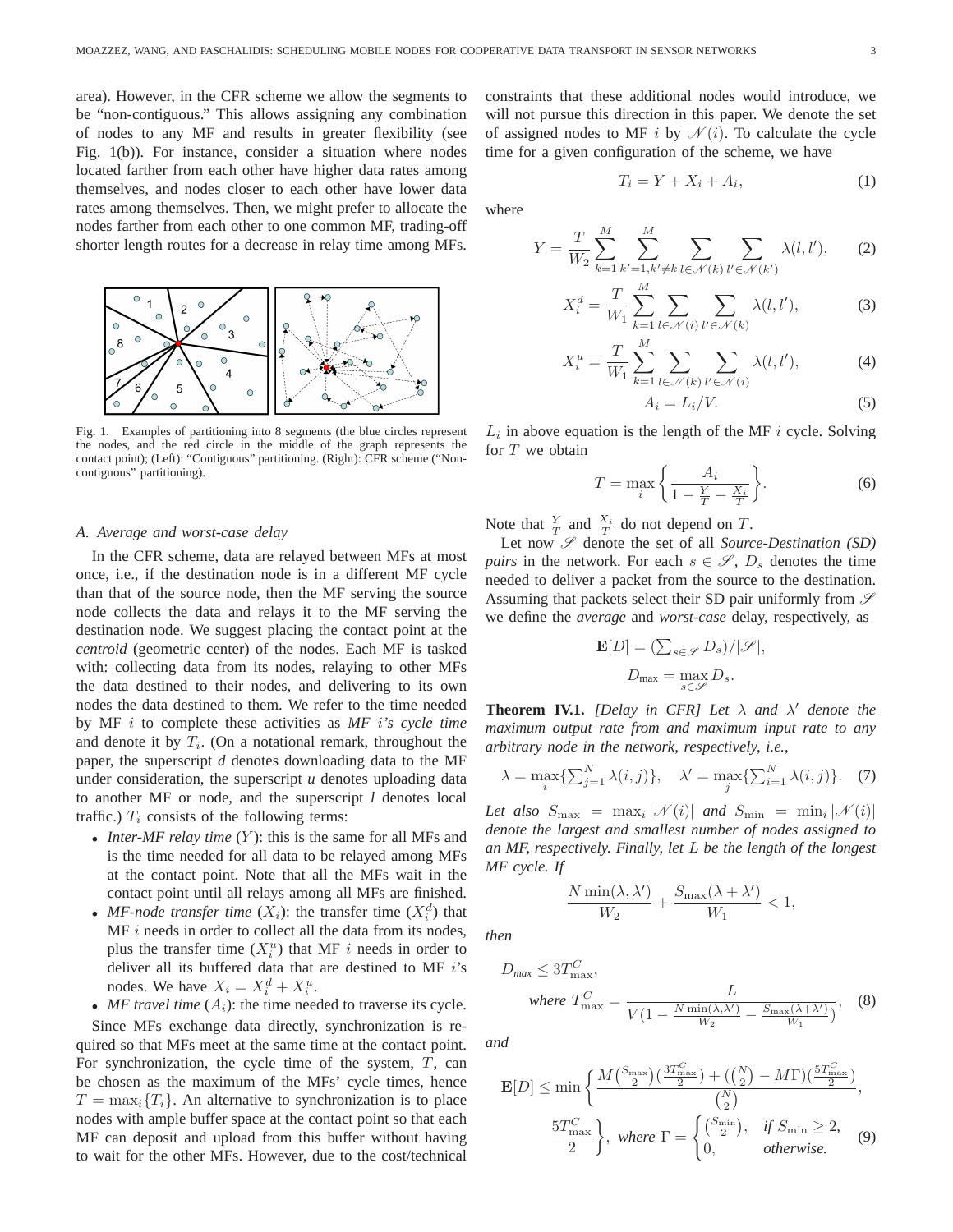*Proof:* From Eq. (2) we have

$$
Y = \frac{T}{W_2} \sum_{k=1}^{M} \sum_{l \in \mathcal{N}(k)} \sum_{k'=1, k' \neq k}^{M} \sum_{l' \in \mathcal{N}(k')} \lambda(l, l')
$$
  

$$
\leq \frac{T}{W_2} \sum_{k=1}^{M} \sum_{l \in \mathcal{N}(k)} \lambda = \frac{T}{W_2} N \lambda.
$$

From Eq. (2) we also can write

$$
Y \leq \frac{T}{W_2} \sum_{k'=1}^{M} \sum_{l' \in \mathcal{N}(k')} \sum_{k=1}^{M} \sum_{l \in \mathcal{N}(k)} \lambda(l, l')
$$
  

$$
\leq \frac{T}{W_2} \sum_{k'=1}^{M} \sum_{l' \in \mathcal{N}(k')} \lambda' = \frac{T}{W_2} N \lambda'.
$$

Hence,

$$
\frac{Y}{T} \leq \frac{N \min(\lambda, \lambda')}{W_2}
$$

Similarly, from Eq. (3) we have

$$
\frac{X_i^d}{T} \le \frac{S_{\text{max}}\lambda}{W_1}, \qquad \frac{X_i^u}{T} \le \frac{S_{\text{max}}\lambda'}{W_1}.
$$
 (10)

.

Finally, using Eq. (6) and the inequalities above, we have

$$
T \le \frac{L}{V(1 - \frac{N \min(\lambda, \lambda')}{W_2} - \frac{S_{\max}(\lambda + \lambda')}{W_1})} \stackrel{\triangle}{=} T_{\max}^C.
$$
 (11)

The data need to be relayed by at most one MF, so the maximum number of MFs that carry the data is 2. Each MF carries the data at most for  $T$  units of time, and the data waits at most for T units of time before it is collected. Therefore,

$$
D_{\text{max}} \le 3T \le 3T_{\text{max}}^C.
$$

The average waiting time for the data before it is picked up is  $T/2$  and if the destination is within the same cycle, then the maximum additional time to deliver the data is less than T. However, if the destination is in a different cycle, then the average delay is less than  $\frac{3T}{2} + T$ . The former case includes at most  $M\binom{S_{\text{max}}}{2}$  SD pairs and the latter one includes at most  $\binom{N}{2}$  – MT SD pairs. Also, there are a total of  $\binom{N}{2}$  SD pairs in the network. This implies

$$
E[D] \le \frac{M\binom{S_{\text{max}}}{2}\left(\frac{3T}{2}\right) + \left(\binom{N}{2} - M\Gamma\right)\left(\frac{5T}{2}\right)}{\binom{N}{2}},\qquad(12)
$$

where  $\Gamma$  is as defined in (9). Since the total number of SD pairs is  $\binom{N}{2}$  and the average delay does not exceed  $5T/2$  no matter where the destination is, we also have  $E[D] \leq (5T/2)$ . Combining this with (12) and (11) yields (9).

We note that the worst case bounds on Y,  $X_i^d$ , and  $X_i^u$ we derived are tight if the traffic is "load-balanced," that i  $\sum$ be derived are tight if the traffic is "load-balanced," that is,  $\sum_{j=1}^{N} \lambda(i, j)$  is equal for all i or  $\sum_{i=1}^{N} \lambda(i, j)$  is equal for all j (cf. Eq. (7)). Similarly, the inequality  $D_{\text{max}} \leq 3T$  is also tight assuming no MF coordination takes place.

The following Corollary follows from the fact that all upper bounds we derived in the proof above are linear in the data rates and L.

**Corollary IV.2.** *Suppose that the data rates between the nodes are random variables and the maximum output rate from and* *maximum input rate to any arbitrary node, denoted by* λ *and* λ˜′ *(cf. (7)), respectively, satisfy*

$$
\tilde{\lambda} \leq \lambda, \quad \tilde{\lambda}' \leq \lambda' \qquad w.p.1.
$$

*Assume further that the maximum length,* L˜*, of the MF cycles is also stochastic such that*  $L \leq L$ *, w.p.1. Then the bound (8) on the worst-case delay holds w.p.1.*

## *B. Scalability*

Scalability is an important metric when designing a routing protocol. There has been a comprehensive body of work on the capacity of wireless networks in scenarios where each node wishes to send data to at most one destination. [21] considered a network of N randomly deployed nodes in a unit area disc where sources and destinations are chosen randomly. The throughput per node was found to be  $\Theta(\frac{1}{N \log N})$ . [22] assumed all nodes to be randomly mobile within a unit disc area and with data traveling over only two hops the throughput was found to be  $\Theta(1)$ . However, this improvement comes at the cost of increased delay. A series of papers followed that tried to characterize the delay/capacity relationship as a function of node mobility (e.g., [23], [24], [25]).

Another scenario for a network with mobile nodes was considered in [26]. The network consisted of  $N$  static nodes acting as sources and destinations for data and M randomly mobile nodes used as relays. Using a routing scheme proposed in [26], the throughout was found to be  $O(\frac{M}{N \log^3 N})$  with an average delay of  $O(1)$ . A similar model was considered in [16] with controlled mobility. [16] showed that if mobility is fully under our control, then for  $M = \alpha N$  where  $\alpha$  is a constant such that  $0 < \alpha \leq 1$ , a per node throughput of  $O(1)$  with delay of  $O(1)$  is achievable for scenarios where each node has only one destination. In the sequel, we extend this result to the multi-destination case. The key is the full cooperation of MFs to relay the data.

Our results in this section rely on bounding the inter-MF relay time. We account for "primary" interference constraints on MF transmissions. In particular, data exchanges are pairwise and an MF can not be communicating with more than one other MF at a time. We do not however account for secondary interference whereby two transmissions between two separate MF pairs may interfere if they use the same frequency and occur in close proximity. We assume that such interference can be handled by lower-level Media Access Control (MAC) protocols. Note that such secondary interference can be eliminated if interfering transmissions use different frequencies or a code division multiple access scheme. Even if scheduling (time division) is used, this would imply some additional delay which can be accounted for by some multiplicative factor to the expression we obtain. It should be apparent that our focus is to characterize the order of magnitude of inter-MF relay time rather than obtaining an exact expression.

Our analysis leverages graph-theoretic results. Define a (simple) undirected graph  $\mathscr{G} = (\mathscr{V}, \mathscr{E})$  where the nodes  $\mathcal{V} = \{1, \ldots, M\}$  correspond to the MFs and introduce an edge between any two nodes that have to communicate. Assign to each edge a weight representing the data communication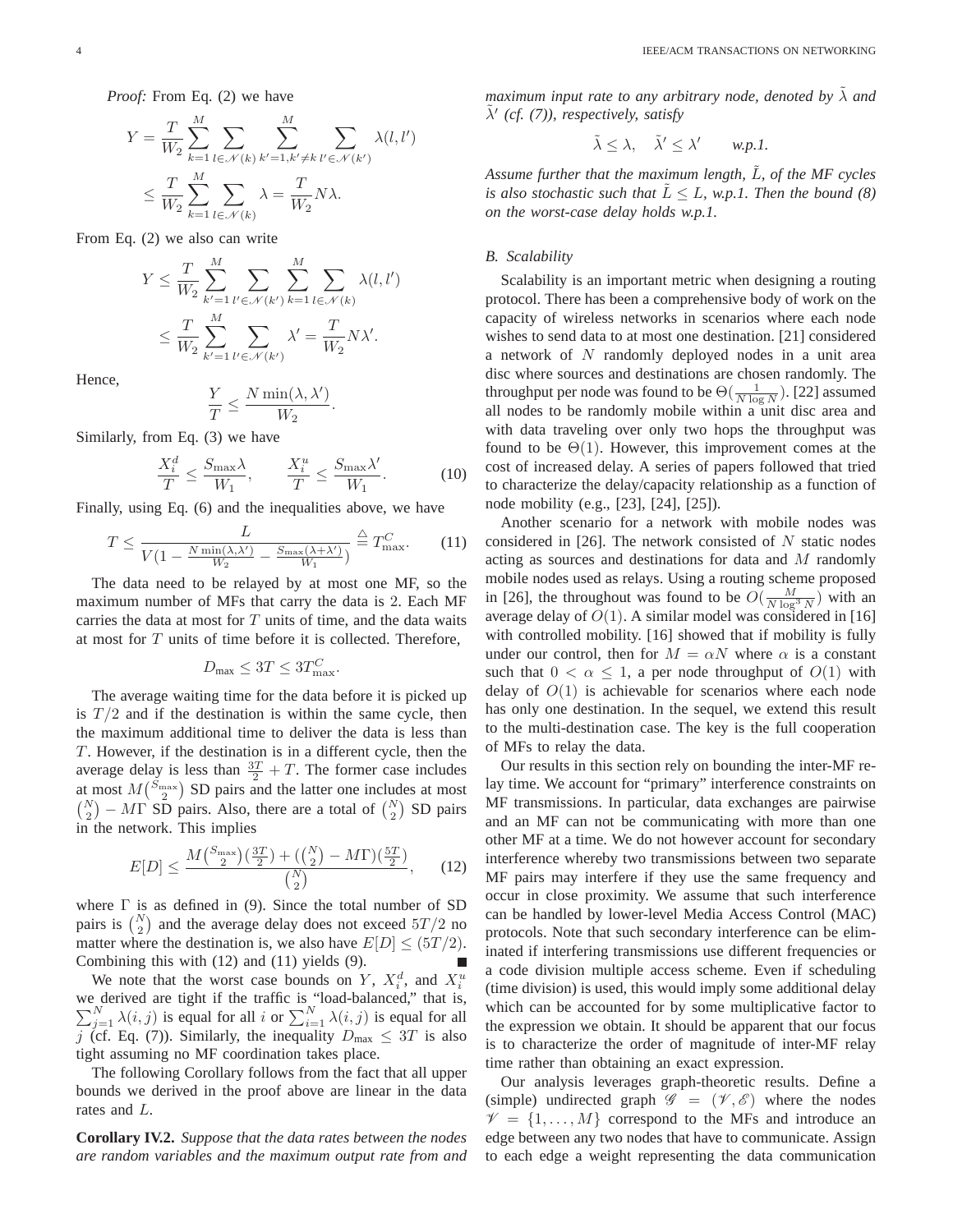requirements. A *matching* is a set of non-adjacent edges (i.e., no two edges in the matching are incident to the same node). A *perfect matching* is a matching where every node of the graph is incident to exactly one edge of the matching. An *edge-coloring* is a partition of  $\mathscr E$  into matchings, where each matching is assigned a different color. A  $k$ -edge-coloring is an edge coloring with  $k$  colors. The smallest  $k$  for which a  $k$ edge-coloring exists is the *edge-coloring number* of  $\mathscr G$  which we will denote by  $\chi'(\mathscr{G})$ . Let also  $\Delta(\mathscr{G})$  denote the maximum node degree. Vizing has shown (see [27, Chap. 28]) the following result for (simple) graphs:  $\Delta(\mathscr{G}) \leq \chi'(\mathscr{G}) \leq \Delta(\mathscr{G}) + 1$ .

**Lemma IV.3.** Suppose that  $\mathscr G$  is a complete graph. Then  $\chi'(\mathscr{G}) = M - 1$  *if* M *is even and*  $\chi'(\mathscr{G}) = M$  *if* M *is odd.* 

*Proof:* Since  $\Delta(\mathscr{G}) = M - 1$ , from Vizing's result it follows that  $M - 1 \leq \chi'(\mathscr{G}) \leq M$ . Note that by assigning color  $i+j \mod M$  to each edge  $(i,j)$  we obtain a valid edgecoloring. Consider first the case of  $M$  being odd. Suppose that there exists an  $(M - 1)$ -edge-coloring of  $\mathscr G$ . Then,  $\mathscr E$  can be partitioned into  $M-1$  disjoint matchings  $\mathscr{E}_1,\ldots,\mathscr{E}_{M-1}$  such that  $\mathscr{E} = \bigcup_{i=1}^{M-1} \mathscr{E}_i$ . Since M is odd, each of these matchings leaves an unmatched node and requires at most  $(M - 1)/2$ edges. Hence,  $|\mathscr{E}| \leq (M-1)^2/2$ . On the other hand,  $\mathscr{G}$  is a complete graph and  $|\mathscr{E}| = M(M-1)/2 > (M-1)^2/2$ , which is a contradiction. We conclude that there is no  $(M-1)$ -edgecoloring of  $\mathscr G$  and  $\chi'(\mathscr G) = M$  when M is odd.

Next consider the case where  $M$  is even. Form the subgraph, denoted by  $G = (V, E)$ , by removing node M from  $\mathscr G$ . G is a complete graph with  $M - 1$  nodes (an odd number). We have already shown that the edge-coloring number of G is  $M - 1$ and we can color the edges of  $\tilde{G}$  by assigning color  $i + j$ mod  $(M-1)$  to each edge  $(i, j)$ . Note that the color  $c_i = 2i$ mod  $(M-1)$  is not used to color an edge incident to node i, for each  $i = 1, \ldots, M - 1$ . Since  $M - 1$  is odd,  $i \neq j$  implies that  $c_i \neq c_j$ . Thus, we can color  $\mathscr G$  by using this coloring of G and using color  $c_i$  on edge  $(i, M)$  for each  $i = 1, \ldots, M - 1$ . This yields an  $(M - 1)$ -edge coloring of  $\mathscr{G}$ .

Note that the proof above is constructive and specifies how exactly to color the edges of  $\mathscr G$ . Before we proceed, we state the following theorem from [28] which gives a tight upper bound on the length of the worst shortest Hamiltonian cycle.

**Theorem IV.4.** ([28])  $\mathcal{V}_N$  denotes a set of N points in  $[0, 1]^2$ , A *denotes a subset of the edges of the complete graph defined on the points of*  $V_N$ , and  $|e|$  *denotes the Euclidean distance between two points connected by edge*  $e \in \mathcal{A}$ . Let

$$
\rho_{TSP}(N) = \max_{\mathscr{V}_N} \left\{ \min_T \sum_{e \in T} |e| : T \text{ is a tour of } \mathscr{V}_N \right\}.
$$

*Then*  $\rho_{TSP}(N) \leq \sqrt{2N} + \frac{7}{4}$ *.* 

**Theorem IV.5.** *Assume* N *nodes are placed arbitrarily on a unit square, each of which is transmitting with a total rate* λ *to all other nodes such that the data rate between any pair of nodes is the same. If*

$$
\lambda < \frac{1}{2(\frac{N^2}{M(N-1)W_2} + \frac{N}{MW_1})},\tag{13}
$$

*then there exists a CFR scheme for which*

$$
D_{max} \le \frac{3(\sqrt{2(\frac{N}{M}+1)} + \frac{7}{4})}{V[1 - 2\lambda(\frac{N^2}{M(N-1)W_2} + \frac{N}{MW_1})]},
$$
(14)  

$$
\mathbf{E}[D] \le \frac{N(\frac{5}{2} - \frac{1}{M}) - \frac{3}{2}}{N - 1} \frac{(\sqrt{2(\frac{N}{M}+1)} + \frac{7}{4})}{V[1 - 2\lambda(\frac{N^2}{M(N-1)W_2} + \frac{N}{MW_1})]}.
$$
(15)

*Proof:* Consider a configuration of the CFR scheme where we assign  $N/M$  (assumed integer) nodes to each MF. Using Eq.  $(10)$  we have

$$
\frac{X_i^d}{T} \le \frac{(\frac{N}{M})\lambda}{W_1}, \qquad \frac{X_i^u}{T} \le \frac{(\frac{N}{M})\lambda}{W_1}.
$$

To bound the inter-MF relay time we use Lemma IV.3. Specifically, the edge-coloring of Lemma IV.3 partitions the  $MF$  communications into a number of matchings,  $M$  if  $M$  is odd and  $M - 1$  if M is even. Each matching corresponds to inter-MF communications that can proceed simultaneously; let us call a "stage" the process of completing all these inter-MF relays that correspond to a matching. Since there are N/M nodes assigned to each MF, every stage includes traffic from  $(N/M)^2$  pairs of nodes which needs to be relayed bidirectionally. Thus, every stage takes no more than  $\left(2T \frac{N}{M} \frac{N}{M} \frac{\lambda}{N-1}\right)/W_2$ units of time. Since the number of matchings is either  $M$ , if M is odd, or  $M - 1$ , if M is even, we obtain

$$
\frac{Y}{T} \le \frac{M 2 \frac{N}{M} \frac{N}{M} \frac{\lambda}{N-1}}{W_2}.
$$

Using Eq. (6) and Theorem IV.4, we have

$$
T \le \frac{(\sqrt{2(\frac{N}{M} + 1)} + \frac{7}{4})}{V[1 - 2\lambda(\frac{N^2}{M(N-1)W_2} + \frac{N}{MW_1})]}.
$$

Note that for  $\lambda$  to be feasible, we need (13). Using now the same steps that led to the bounds on  $D_{\text{max}}$  and  $\mathbf{E}[D]$  in the proof of Thm. IV.1, and some algebra, we obtain the result.

**Theorem IV.6.** *[Scalability of CFR] Consider the setup of Thm. (IV.5). If*  $M = \alpha N$  *for some positive constant*  $\alpha$ *, then constant (in* M *and* N*) per node throughput with constant worst-case delay is achievable using the CFR scheme.*

*Proof:* Substituting  $M = \alpha N$  in (14), we obtain that the worst-case delay is upper-bounded while the constant per-node throughput  $\lambda < \frac{\alpha}{2(\frac{2}{W_2} + \frac{1}{W_1})}$  is feasible.

Note that the approach used in [16] for deriving the upperbound on delay, if applied to the case of Theorem IV.6, would not achieve constant delay. The following result from [29] stated in [30] clarifies this point.

**Theorem IV.7.** *(From [29] in [30]) Consider the setup of Thm. IV.4. It follows*  $\rho_{TSP}(N) \geq 2(12)^{-\frac{1}{4}}\sqrt{N}$ .

For scenarios where each node has only one destination, [16] suggested to group the nodes into  $M$  groups and assign each group to a different MF. The MF would be responsible for picking up the data and delivering directly to the corresponding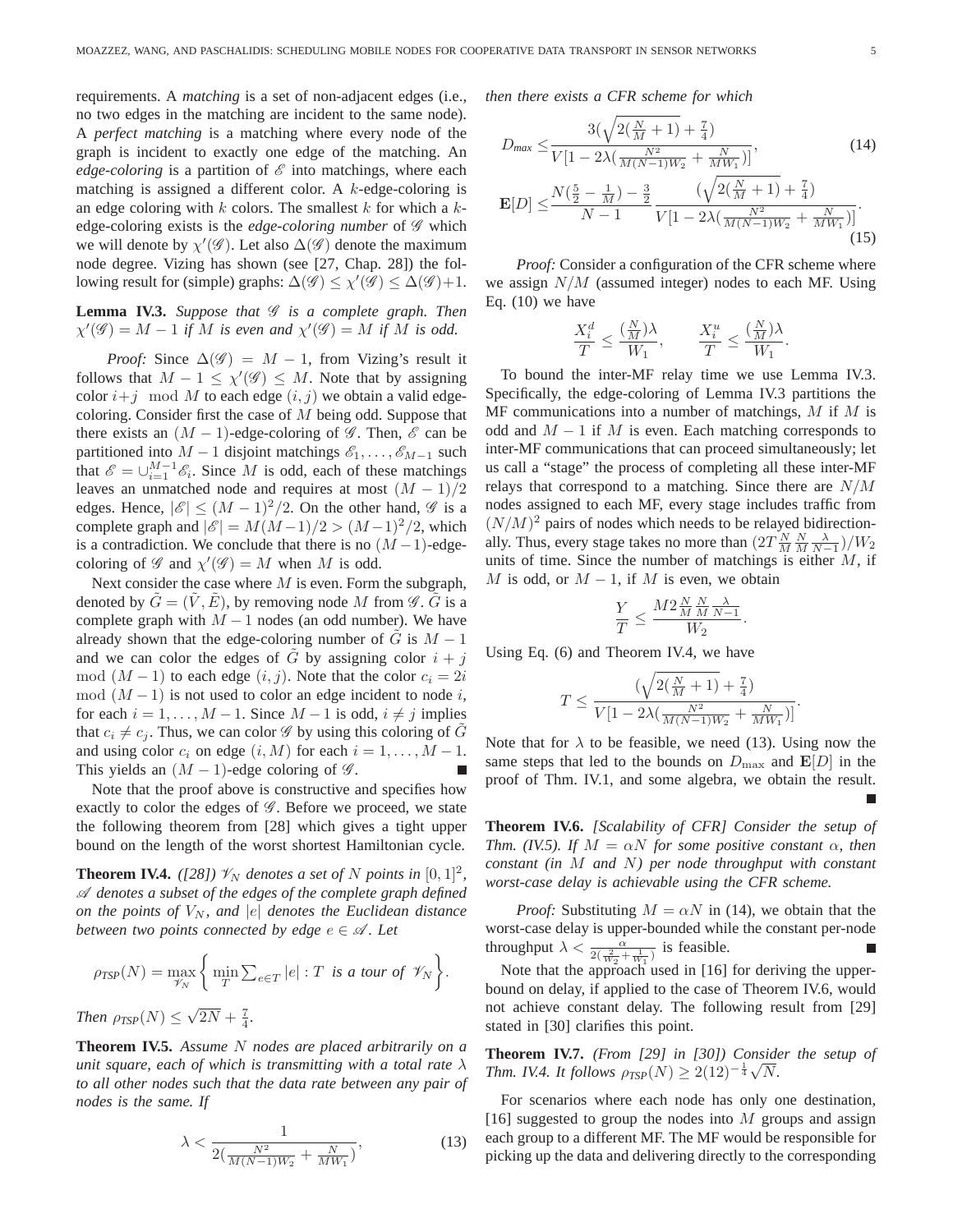destination without relays. For constant per-node throughput, [16] showed that the delay remains constant as the number of nodes and MFs grow. However, for scenarios where each node wishes to transmit to all other nodes, the approach in [16] can not yield a constant delay. To that end, notice that if each MF is assigned to a fraction of the source nodes (say  $N/M$ ), then as N grows, the length of the path that each MF should travel in order to visit all destinations of those  $N/M$ source nodes would grow to infinity (from Theorem IV.7). Since the velocity of MFs,  $V$ , is bounded, the delay increases as  $N$  grows. In contrast, our CFR scheme can achieve  $O(1)$ per node throughput with  $O(1)$  worst-case delay.

# *C. CFR Optimization*

*CFR optimization* is defined as the problem of finding the optimal configuration of the CFR scheme (assigning nodes to MFs and determining a route for each MF) such that  $T$  in Eq. (6) is minimized. The CFR optimization is a hard problem. In particular, as  $W_1$  and  $W_2$  grow large, the inter-MF relay times and MF-node transfer times converge to zero, and for any assignment of nodes to MFs Eqs. (6) and (5) imply that the problem reduces to finding the shortest route for each MF. This amounts to solving M *Traveling Salesman Problems (TSPs)*, thus establishing that CFR optimization is NP-hard. To cope with the difficulty, we introduce a heuristic algorithm. We group nodes into  $M$  groups. Intuitively, a good assignment (grouping) is the one that leads to groups with minimal intergroup communications but also minimal distances between nodes in the same group. The former minimizes inter-MF relay times and the latter MF travel times.

 $\sum_{i \in \mathscr{S}} \sum_{j \in \mathscr{S}, j \neq i} \lambda(i, j)$  is minimized. Each of these M nodes At first, a set  $\mathscr S$  of  $M$  nodes is selected such that initializes a group for each MF. To perform this step, we suggest using a greedy method: start with an arbitrary node and keep adding one node at a time so that the node to be added has the smallest *cumulative rate* to the nodes already selected (the cumulative rate of a node to a group of nodes is the sum of rates between the node and all individual nodes within the group). If a tie occurs, we choose a node that has the smallest cumulative rate to all other nodes in the network. The proposed greedy method takes  $O(M)$  amount of work to be completed.

Once this group initialization phase is over we continue by assigning the remaining  $(N-M)$  nodes to the M groups, one at a time. For each node we assign to a group, the objective is to minimize the resulting cycle time  $T = \max_i \{T_i\}$ , where the  $T_i$ 's,  $i = 1, \ldots, M$ , solve the following set of equations:

$$
T_i = \frac{\tilde{L}_i}{V} + \left\{ \frac{T_i}{W_1} \sum_{k=1}^M \sum_{l \in \mathcal{S}(i)} \sum_{l' \in \mathcal{S}(k)} \lambda(l, l') \right\} + \left\{ \frac{T_i}{W_2} \sum_{k=1}^M \sum_{k'=1, k' \neq k} \sum_{l \in \mathcal{S}(k)} \sum_{l' \in \mathcal{S}(k')} \lambda(l, l') \right\} + \left\{ \frac{T_i}{W_1} \sum_{k=1}^M \sum_{l \in \mathcal{S}(k)} \sum_{l' \in \mathcal{S}(i)} \lambda(l, l') \right\}, \ \forall i. \tag{16}
$$

In the above,  $\tilde{L}_i$  is the length of MF *i*'s route and  $\mathscr{S}(i)$  is the set of nodes that have already been assigned to MF  $i$  plus the node being considered. When adding nodes to a group, we use a *cheapest insertion* method to form a new Hamiltonian cycle for the MF assigned to the group. That is, the new node is inserted between two consecutive nodes in the current cycle so that the smallest increase in length is observed. We consider adding the new node to each one of the M groups and for each case we compute the corresponding  $T_i$ 's from (16) and set  $T = \max_i \{T_i\}$ . We then decide to add the node to some group such that it results in minimal  $T$ . The assignment of the  $(N - M)$  nodes to the M groups takes  $O(N^2M)$  amount of work.

After all nodes are assigned, we calculate each MF's cycle time  $T_i$  using Eq. (1). The total cycle time  $T$  can also be calculated using Eq. (6). Then, the MF with largest  $T_i$  is recognized. We call this MF the "critical MF" and its group the "critical group." We target the critical group and try to shorten the critical MF's cycle time by de-assigning one of its nodes and assigning it to another MF. If due to this nodeexchange a reduction in total cycle time is observed, then we apply the exchange. We continue this process until no further improvement is found. This solution always achieves the average and the worst-case delays given in Theorem IV.1. To limit the amount of work for this improvement phase we can limit the number of iterations by  $O(N^2M)$  so that the whole CFR optimization heuristic we described maintains an  $O(N^2M)$  complexity.

# V. BUS FERRY RELAYING: BFR

In this section, we propose our second scheme. Fig. 2 shows an example illustrating the BFR scheme with a single bus. In the BFR scheme with a single bus,  $N$  nodes are assigned to  $(M-1)$  MFs and data is relayed among MFs via the remaining MF which is called *the bus*. Each of those  $(M - 1)$  MFs collects and delivers data within its own group (the nodes assigned to that MF), and the bus circulates the data among groups. No direct relaying occurs among those  $(M - 1)$  MFs. The bus meets with each MF at a contact point exactly once in each cycle. We choose one of the nodes assigned to MF  $i$  as the contact point between the bus and MF  $i$ . Each MF, after exchanging data with the bus at its contact point, travels along its route (which is a Hamiltonian cycle including all nodes assigned to it), exchanging data with its nodes.



Fig. 2. An example illustrating BFR scheme - the blue circles represent the nodes, the black lines show the routes of eight MFs, and the red dashed line shows the route of the bus.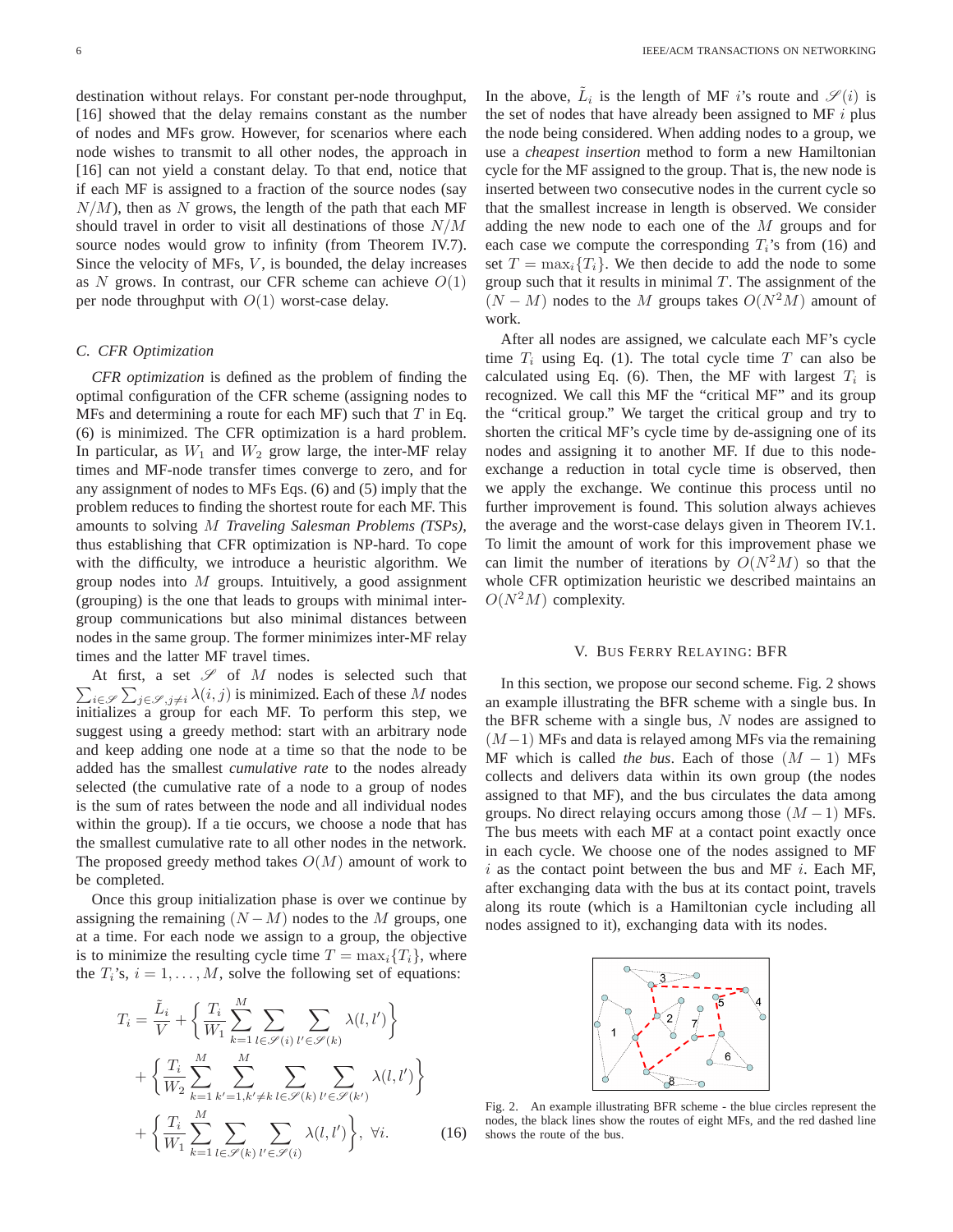#### *A. Average and worst case delay*

We refer to the time MF  $i$  takes to complete these activities as MF  $i$ 's cycle time, we denote it by  $T_i$ , and we refer to the time the bus takes to finish one cycle as the *bus cycle time*  $T_{\text{bus}}$ . The cycle time of MF i consists of the following terms (we use the same notation introduced in earlier sections):

• *MF-bus relay time*  $(Y_i)$ : the transfer time  $(Y_i^u)$  MF *i* needs in order to relay to the bus all the buffered data it has collected from its nodes, plus the transfer time  $(Y_i^d)$  the bus needs in order to relay to MF  $i$  all the data that have been relayed to it from other MFs. We have

$$
Y_i = Y_i^u + Y_i^d, \quad i = 1, 2, \dots, (M - 1). \tag{17}
$$

• *MF-node transfer time*  $(X_i)$ : the transfer time  $(X_i^d)$  MF  $i$  needs to collect all the data from its nodes, plus the transfer time  $(X_i^u)$  MF *i* needs to deliver all its buffered data to its nodes. We have

$$
X_i = X_i^d + X_i^u \quad i = 1, 2, \dots, (M - 1). \tag{18}
$$

• *MF travel time*  $(A_i)$ : the travel time of MF *i*.

The cycle time of the bus  $T_{\text{bus}}$  consists of:

• *Relay time* ( $Y_{bus}$ ): the transfer time that all  $(M - 1)$  MFs need in order to relay to the bus all their buffered data plus the transfer time that bus needs in order to relay to the MFs all its buffered data. We have

$$
Y_{\text{bus}} = \sum_{i=1}^{M-1} Y_i.
$$
 (19)

• *Bus travel time*  $(A_{bus})$ : the travel time of the bus.

Since MFs do not exchange data directly among themselves, synchronization among MFs is not required. However, synchronization between the MFs and the bus is required. To that end, the cycle time of the system,  $T$ , can be chosen as the maximum of the MFs' cycle times and the bus cycle time. Next, we calculate the cycle time for a given configuration of the BFR scheme. We have

$$
T_i = Y_i + X_i + A_i
$$
,  $\forall i$ ,  $T_{bus} = (\sum_{i=1}^{M-1} Y_i) + A_{bus}$ ,

where

$$
Y_i^u = \frac{T}{W_2} \sum_{k=1, k \neq i}^{M} \sum_{l \in \mathcal{N}(k)} \sum_{l' \in \mathcal{N}(i)} \lambda(l', l), \qquad (20)
$$

$$
Y_i^d = \frac{T}{W_2} \sum_{k=1, k \neq i}^{M} \sum_{l \in \mathcal{N}(k)} \sum_{l' \in \mathcal{N}(i)} \lambda(l, l'), \qquad (21)
$$

$$
X_i^d = \frac{T}{W_1} \sum_{k=1}^M \sum_{l \in \mathcal{N}(i)} \sum_{l' \in \mathcal{N}(k)} \lambda(l, l'),\tag{22}
$$

$$
X_i^u = \frac{T}{W_1} \sum_{k=1}^M \sum_{l \in \mathcal{N}(k)} \sum_{l' \in \mathcal{N}(i)} \lambda(l, l'),\tag{23}
$$

$$
A_i = L_i/V, \qquad A_{bus} = L_{bus}/V.
$$
 (24)

In the equations above,  $L_i$  is the length of the route of MF  $i$ , and  $L_{bus}$  is the length of the route of the bus. Note that if  $T = T_i$  then

$$
T_i = \frac{A_i}{1 - \frac{Y_i}{T} - \frac{X_i}{T}},
$$
\n(25)

and if  $T = T_{bus}$  then

$$
T_{\text{bus}} = \frac{A_{\text{bus}}}{1 - \sum_{i=1}^{M-1} \frac{Y_i}{T}}.
$$
 (26)

 $T$  is therefore the maximum of these quantities and it follows

$$
T = \max(\max_{i} \{T_i\}, T_{\text{bus}}). \tag{27}
$$

Note that  $\frac{Y_i}{T}$  and  $\frac{X_i}{T}$  do not depend on T.

We next derive bounds on the maximum and average delay. Let, as in Sec. IV,  $S_{\text{max}}$  and  $S_{\text{min}}$  denote the largest and smallest number of nodes assigned to an MF, respectively. Each MF circulates over a Hamiltonian cycle including all its nodes. Let  $L$  the length of the longest such cycle among the  $M - 1$  MFs. Let also  $L'$  denote the length of the bus route.

**Theorem V.1.** *[BFR delay] Let*  $\lambda$  *and*  $\lambda'$  *be defined as in (7). If*

$$
\left(\frac{1}{W_2} + \frac{1}{W_1}\right) < \frac{1}{S_{\text{max}}(\lambda + \lambda')}, \qquad W_2 > 2N \min(\lambda, \lambda'),
$$

*then there exists a BFR scheme for which*

$$
D_{\text{max}} \le 4T_{\text{max}}^B, \text{ where } T_{\text{max}}^B = \frac{1}{V} \max \left\{ \frac{L'}{1 - \frac{2N \min(\lambda, \lambda')}{W_2}}, \frac{L}{1 - S_{\text{max}}(\lambda + \lambda')(\frac{1}{W_2} + \frac{1}{W_1})} \right\}, \quad (28)
$$

*and*

$$
\mathbf{E}[D] \le \min\left\{\frac{7T_{\text{max}}^B}{2}, \frac{(M-1)\binom{S_{\text{max}}}{2}\left(\frac{3T_{\text{max}}^B}{2}\right) + \left(\binom{N}{2} - (M-1)\Gamma\right)\left(\frac{7T_{\text{max}}^B}{2}\right)}{\binom{N}{2}} \right\},\tag{29}
$$

*where* Γ *is as defined in (9).*

*Proof:* Since the cycle of each MF has at most  $S_{\text{max}}$ nodes, using Eqs. (17), (20) and (21) we have

$$
\frac{Y_i}{T} \le \frac{S_{\text{max}}(\lambda + \lambda')}{W_2}.
$$

Similarly, using Eqs. (18), (22) and (23) we obtain

$$
\frac{X_i}{T} \le \frac{S_{\max}(\lambda + \lambda')}{W_1}.
$$

Using Eqs. (20) and (21) we have

$$
\sum_{i=1}^{M-1} (Y_i^u/T) \le N\lambda/W_2, \quad \sum_{i=1}^{M-1} (Y_i^d/T) \le N\lambda'/W_2.
$$

Since the data to be downloaded to MFs (from the bus) and uploaded to the bus (from the MFs) is exactly the same and using Eq. (17) it follows that

$$
\sum_{i=1}^{M-1} (Y_i/T) \le (2N \min(\lambda, \lambda'))/W_2.
$$

Finally, using Eq. (27), we can write

$$
T \le \frac{1}{V} \max\left(\frac{L}{1 - S_{\max}(\lambda + \lambda')(\frac{1}{W_2} + \frac{1}{W_1})},\right)
$$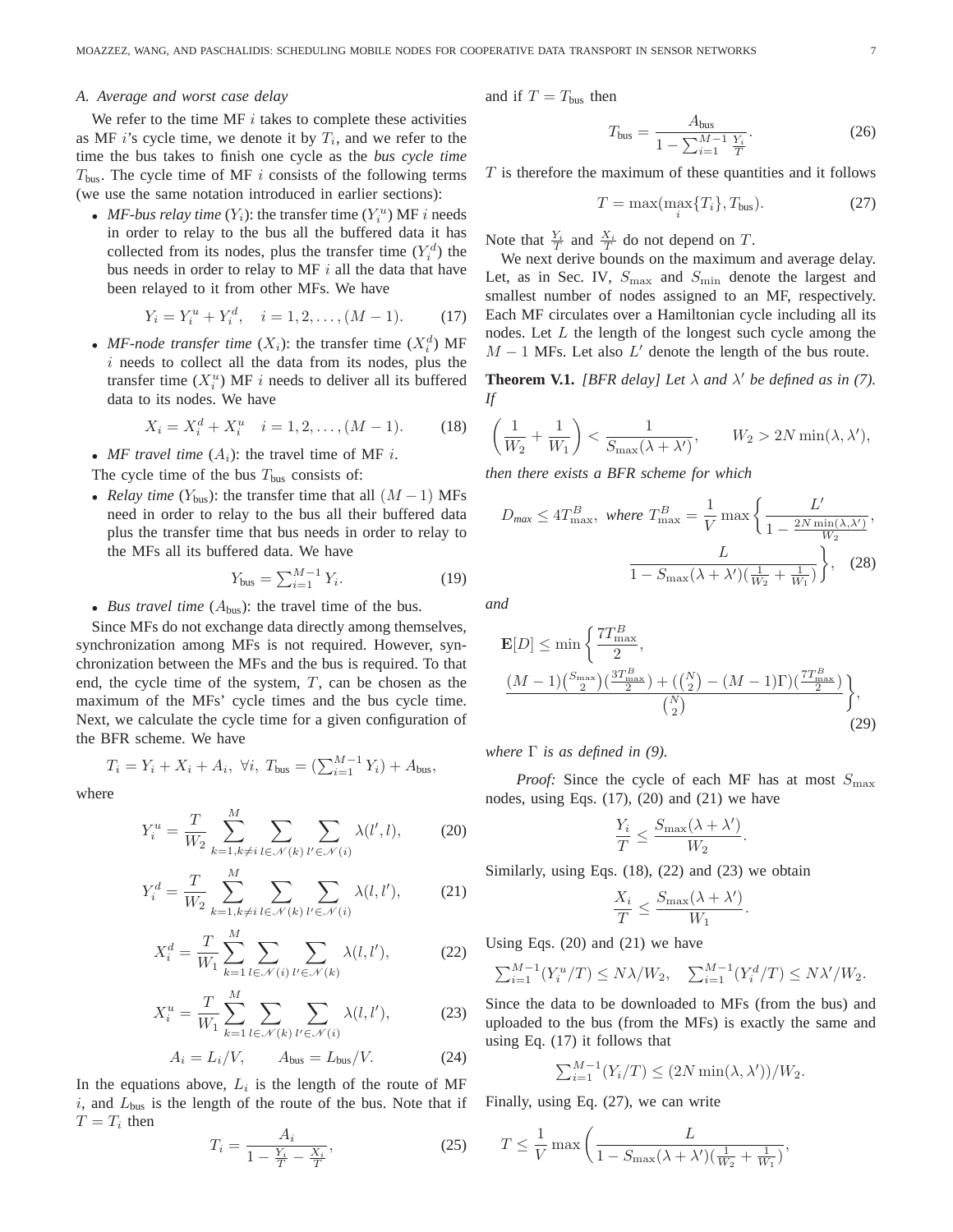$$
\frac{L'}{1 - \frac{2N \min(\lambda, \lambda')}{W_2}} \bigg) \stackrel{\triangle}{=} T_{\max}^B.
$$

The destination of the data belongs to either the same cycle that the source belongs to, or to another cycle. In the former case, the data reaches the destination within at most  $2T$  time units. In the latter case, the data needs to be relayed twice (once from the MF serving the source node to the bus, and once from the bus to the MF serving the destination node). Moreover, it reaches the destination within  $4T$  time units since the data is carried by the source MF, the bus, and the destination MF, where each MF carries the data for at most  $T$ time units and the data waits at most for  $T$  time units before it is collected. Therefore

$$
D_{\max} \le 4T \le 4T_{\max}^B.
$$

The average waiting time of data before it is picked up is  $T/2$  and if the destination of the data is within the origin segment, then the maximum time to deliver the data after it is picked up would be less than  $T$ . However, if the destination of the data is in a segment other than the origin, the average delay is less than  $\frac{3T}{2} + 2T$ . The former case includes at most  $(M-1)\binom{S_{\text{max}}}{2}$  SD pairs and the latter one includes at most  $\binom{N}{2} - (M-1)\Gamma$  SD pairs, where  $\Gamma$  is as defined in (9). Also, there are totally  $\binom{N}{2}$  SD pairs in the network. Therefore, after some algebra we obtain

$$
\frac{\mathbf{E}[D] \leq \frac{(M-1)\binom{S_{\text{max}}}{2}\binom{3T_{\text{max}}^B}{2} + \left(\binom{N}{2} - (M-1)\Gamma\right)\binom{7T_{\text{max}}^B}{2}}{\binom{N}{2}}.
$$
(30)

Since the total number of SD pairs is  $\binom{N}{2}$  and the average delay does not exceed  $7T_{\text{max}}^B/2$  no matter where the destination is, we also have  $E[D] \leq (7T_{\text{max}}^B/2)$ . Combining this with (30) yields (29).

We remark that a result analogous to Corollary IV.2 can be obtained for Thm. V.1 as well. Using Thm. IV.4 we obtain the following Corollary.

**Corollary V.2.** *Assume* N *nodes are placed arbitrarily on a unit square, each of which transmitting with rate* λ *to other nodes (such that the data rate between any pair of nodes is the same). If*

$$
\left(\frac{1}{W_2} + \frac{1}{W_1}\right) < \frac{1}{2S_{\text{max}}\lambda} \quad \text{and} \quad W_2 > 2N\lambda,
$$

*then there exists a BFR scheme for which (28) and (29) hold* with  $T_{\rm max}^B$  *replaced by* 

$$
\tilde{T}_{up} = \frac{1}{V} \max \left\{ \frac{\sqrt{2(M-1)} + \frac{7}{4}}{1 - \frac{2N\lambda}{W_2}}, \frac{\sqrt{2S_{\text{max}}} + \frac{7}{4}}{1 - 2S_{\text{max}}\lambda(\frac{1}{W_2} + \frac{1}{W_1})} \right\}.
$$

#### *B. BFR Optimization*

BFR Optimization is defined as the problem of finding the optimal configuration of the BFR scheme such that  $T$ 

in Eq. (27) is minimized. Using the same argument as in Sec. IV-C it can be shown that it is NP-hard (reduction from TSP). We resort to a heuristic algorithm. We will group nodes into  $(M - 1)$  groups. We need to assign the nodes to MFs such that, on one hand, it leads to small inter-group communications, and, on the other hand, nodes geographically close to each other are assigned to the same group. In addition, we need to consider the length of the bus route so that the bus cycle time does not exceed  $\max_i \{T_i\}$ . Our heuristic algorithm for the BFR scheme has two phases. In the first phase, we assign nodes to MFs, and in the second phase, we establish the bus route and attempt to further minimize delay.

*1) Phase I (Assigning nodes to MFs):* At first, a set  $\mathscr{S}$  of  $(M - 1)$  nodes out of N are chosen such that  $\sum_{i \in \mathscr{S}} \sum_{j \in \mathscr{S}, j \neq i} \lambda(i, j)$  is minimized. Each of these  $M - 1$ nodes initializes a group assigned to an MF to which we will add nodes later. This initial step can be executed by using a greedy method: start with an arbitrary node and add additional nodes one at a time so that the node to be added has the smallest cumulative rate (defined as in Sec. IV-C) with the nodes already selected.

Once this group initialization phase is over we continue by assigning the remaining  $(N - M + 1)$  nodes to these groups, one at a time. With each node we add to a group, the objective is to minimize the cycle time  $T = \max_i \{T_i\}$ , where the  $T_i$ 's for  $i = 1, \ldots, (M - 1)$  are solutions to the following set of equations:

$$
T_{i} = \frac{\tilde{L}_{i}}{V} + \left\{ \frac{T_{i}}{W_{1}} \sum_{k=1}^{M-1} \sum_{l \in \mathcal{S}(i)} \sum_{l' \in \mathcal{S}(k)} \lambda(l, l') \right\} + \left\{ \frac{T_{i}}{W_{2}} \sum_{k=1}^{M-1} \sum_{k'=1, k' \neq k} \sum_{l \in \mathcal{S}(k)} \sum_{l' \in \mathcal{S}(k')} \lambda(l, l') \right\} + \left\{ \frac{T_{i}}{W_{1}} \sum_{k=1}^{M-1} \sum_{l \in \mathcal{S}(k)} \sum_{l' \in \mathcal{S}(i)} \lambda(l, l') \right\}.
$$
 (31)

In the above,  $\tilde{L}_i$  is the length of MF *i*'s route and  $\mathscr{S}(i)$  is the set of nodes that have already been assigned to MF  $i$  plus the node being considered. Note that when adding nodes to a group, we also consider re-optimizing the route of that MF in order to make sure that the route has minimum length. This can be done by using a *cheapest insertion method*: the new node is inserted between two consecutive nodes in the current cycle so that the smallest increase in cycle length is observed. For each unassigned node, we consider adding it to each one of the  $M-1$  groups. In each case we compute the corresponding  $T_i$  from (31) and set  $T = \max_i \{T_i\}$ . We then add the node to the group that results in minimal  $T$ . Using similar analysis as in the CFR case, Phase I has a complexity of  $O(N^2M)$ .

*2) Phase II (Establishing the bus route):* The bus route is a Hamiltonian cycle including  $(M - 1)$  nodes in a way that exactly one node from each of the  $(M - 1)$  groups is visited. We have the freedom to select which node from each group will be visited and, in addition, we want the bus route to have minimum length so that the bus travel time is minimized. This problem is a well-studied problem and is called the *Generalized Traveling Salesman Problem* (GTSP)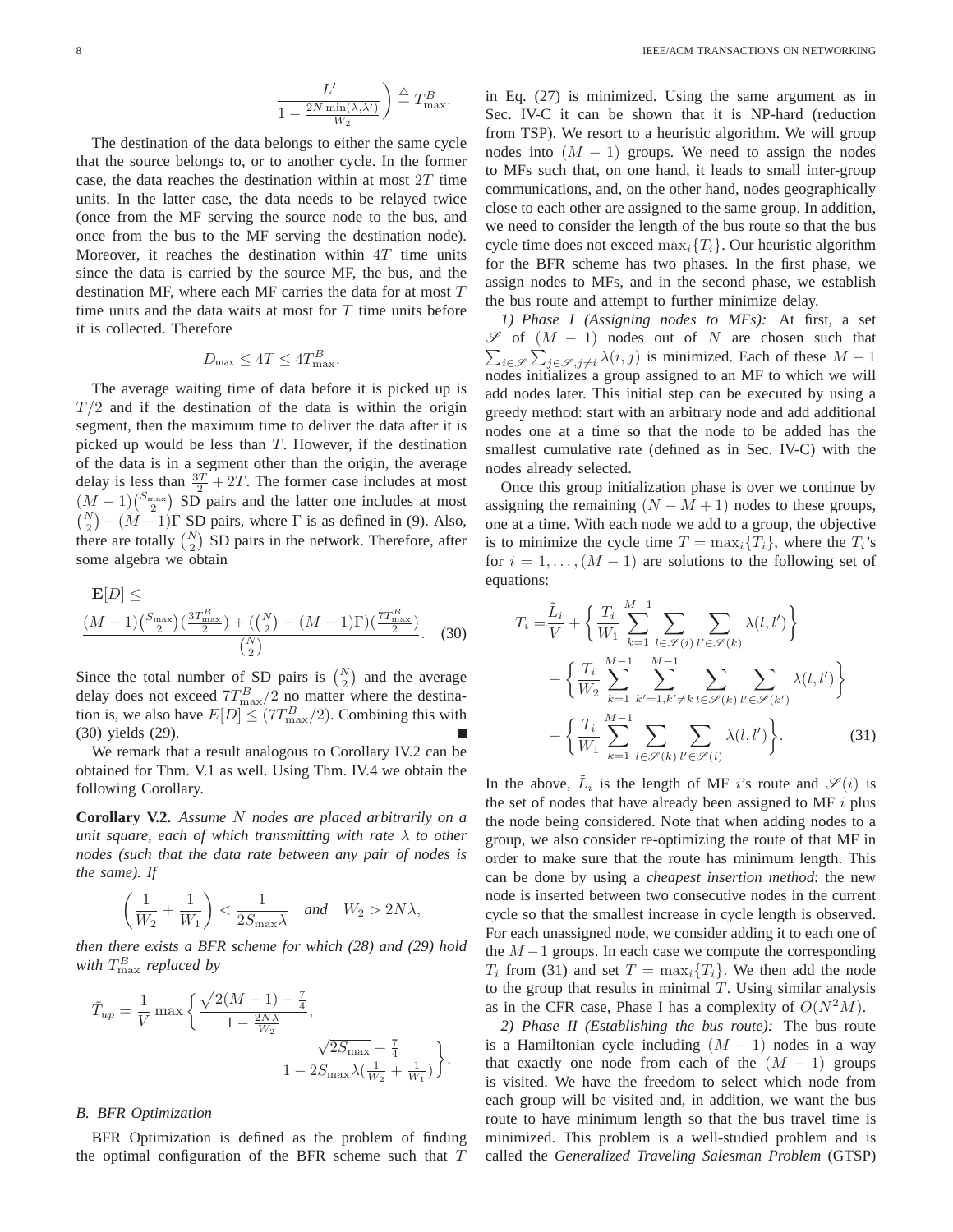in the literature. Several approaches transform the GTSP into the classical TSP [31], [32], [33], [34], [35]. The generalized 2-opt method [36] can also be used. Such a method has no complexity bounds on the number of iterations needed for convergence but one can bound the iterations performed to maintain low complexity. Having established the bus route, we then calculate each MF's cycle time  $T_i$  as well as the bus cycle time  $T_{bus}$  using Eqs. (25) and (26). The total cycle time  $T$  can also be calculated using Eq. (27). At each step, one of the following conditions applies:

- $T_{\text{bus}} < \max_i \{T_i\}$ : Then the MF with the largest  $T_i$  is recognized. We call this MF the "critical MF" and the critical MF's group the "critical group." We target the critical group and we try to shorten its cycle time by deassigning one of its nodes and assigning it to another MF (e.g., by a cheapest insertion method). If due to this nodeexchange a reduction in total cycle time is observed, then we apply the exchange and we repeat the process.
- $T_{bus} \geq \max_i \{T_i\}$ : Then the bus cycle time would be targeted. In this case, we find and de-assign the nodes with minimal cumulative rate to the rest of the nodes and assign them to the group which results in the largest decrease in  $T_{bus}$  (again by cheapest insertion). If this node-exchange results in a reduction in total cycle time, then we apply the exchange and we repeat the process.

We continue this phase until no further improvement is found. Note that this solution always achieves the average and worstcase delays given in Theorem V.1. As in the CFR case we can limit the number of iterations of the improvement phase in order to maintain low complexity.

We close this section by noting that the BFR scheme, as presented, may not scale well as the number of MFs increases because the bus has to make many "stops." One way of making BFR scalable is to use multiple buses, decomposing the overall coverage area into sections and assigning one bus to each section. Buses can then meet at section boundaries (e.g., using an NFR-like scheme we present in the next section) to relay messages among them.

### VI. NEIGHBOR FERRY RELAYING: NFR

The idea behind our last scheme, NFR, is to form a Hamiltonian cycle which includes all nodes and then assign each MF to a contiguous segment of this cycle –called the *path*– in a way that each node in the path is assigned to a single MF (see Fig. 3). Without loss of generality, we start from an arbitrary point in the cycle and move in the forward direction (let us define clockwise and counterclockwise directions as "forward" and "backward" directions, respectively). As we move forward, we assign the first  $n(1)$  nodes to MF 1, the next  $n(2)$  nodes to MF 2, and so on and so forth until we arrive back to the start point. We denote the set of assigned nodes to MF i by  $\mathcal{N}(i)$ .

MFs assigned to each path work serially: each MF relays its buffered data only to its two adjacent MFs, and data circulate (via multiple relays) in order to reach their destinations. For efficiency reasons, the scheme requires the data to be relayed only along the direction (either forward or backward) which



Fig. 3. An example illustrating the NFR scheme. Nodes  $i_1, \ldots, i_{n(i)}$ denote the nodes assigned to MF i. Points  $P_i$  in the line segments connecting neighboring paths are contact points where the MFs meet to exchange data.

is closer to the destination (in case either direction results in the same delay, we assume the data is circulated in the forward direction). Each MF moves forward and backward periodically between the two contact points located at each end of its assigned path. We refer to the time that is taken by MF i to complete its forward and backward trips as *forward time*  $(T_i^F)$  and *backward time*  $(T_i^B)$  of MF *i*, respectively. We also refer to the two adjacent MFs that meet with MF  $i$  at contact points  $P^i$  and  $P^{i+1}$  (as shown in Fig. 3) as MF i's *backward neighbor* and *forward neighbor*, respectively.

## *A. Average and worst case delay*

The forward time of MF i,  $T_i^F$ , consists of the following terms:

• *Inter-MF relay time*  $(Y_i^F)$ : the transfer time  $(Y_i^{Fu})$  that  $MF$  *i* needs in order to relay to its forward neighbor all the buffered data that have been relayed to MF  $i$  from its backward neighbor during their last meeting at contact point  $P^i$  as well as all the buffered data that MF i has collected from all its own nodes (when last traveling from  $P^i$  to  $P^{i+1}$ ) that need to be relayed to MF i's forward neighbor, plus the transfer time  $(Y_i^{Fd})$  that MF  $i$ 's forward neighbor needs in order to relay to MF  $i$  all its buffered data. We have

$$
Y_i^F = Y_i^{Fu} + Y_i^{Fd}.\tag{32}
$$

• *MF-node transfer time*  $(X_i^F)$ : the transfer time  $(X_i^{Fu})$ that MF  $i$  needs in order to deliver to its nodes all the data that have been relayed to it from its backward neighbor during their last meeting at contact point  $P^i$  and are destined to MF *i*'s nodes, plus the transfer time  $(X_i^{Fd})$ that MF  $i$  needs in order to collect all the data from its assigned nodes and need to be relayed to MF i's forward neighbor during their next meeting, plus the transfer time  $(X_i^{Fl})$  that MF *i* needs in order to collect and deliver all the data from its nodes destined to the nodes located in MF i's own path and lying between the source node and contact point  $P^{i+1}$ . We have

$$
X_i^F = X_i^{Fu} + X_i^{Fd} + X_i^{Fl}.
$$

• *MF travel time*  $(A_i^F)$ : the travel time of MF *i* from contact point  $P^i$  to  $P^{i+1}$ .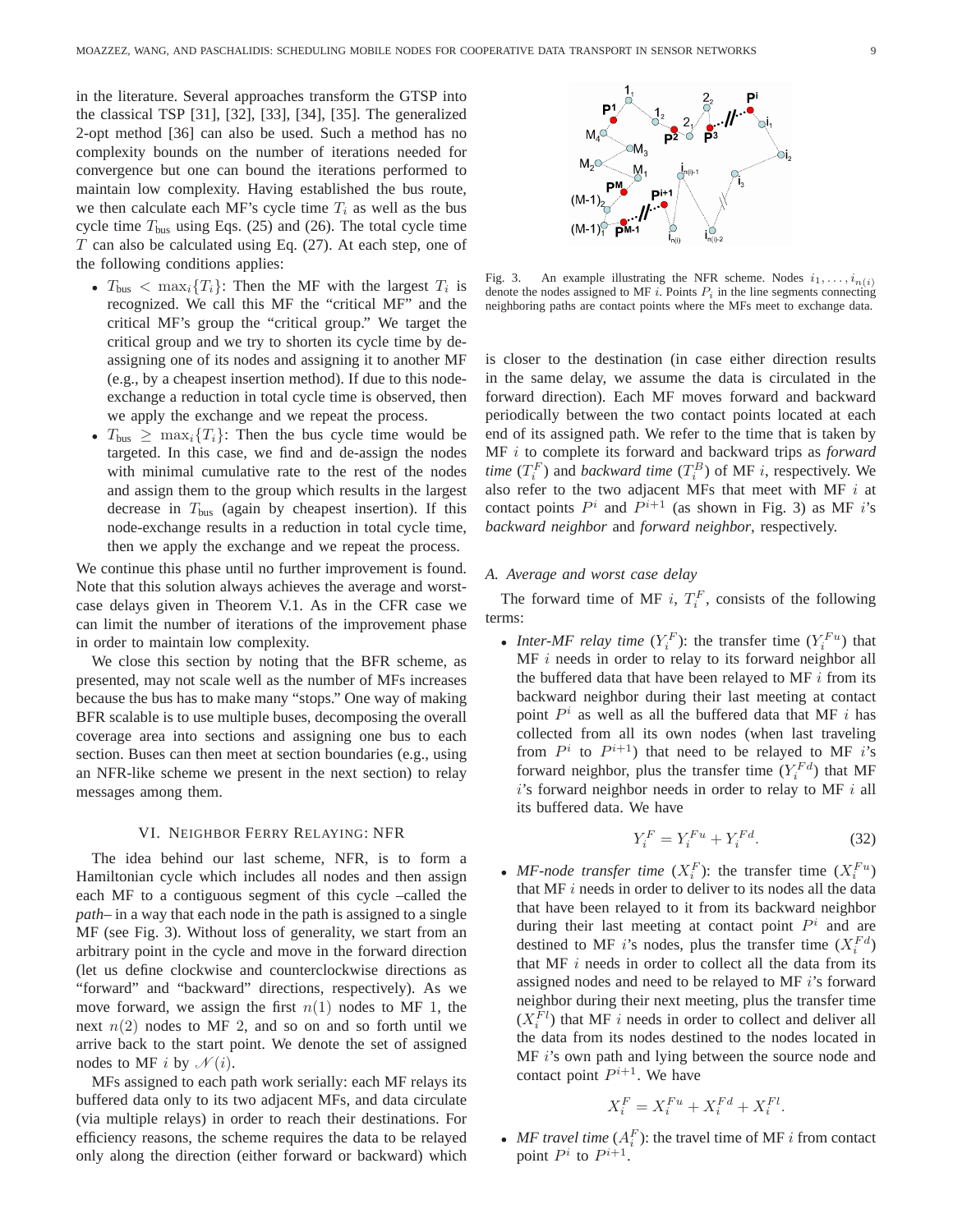Collecting all these we have

$$
T_i^F = Y_i^F + X_i^F + A_i^F.
$$

The backward time of MF i,  $T_i^B$ , consists of the following terms:

• *Inter-MF relay time*  $(Y_i^B)$ : the transfer time  $(Y_i^{Bu})$  that MF i needs in order to relay to its backward neighbor all the buffered data that have been relayed to MF  $i$ from its forward neighbor during their last meeting at contact point  $P^{i+1}$ , as well as, all the buffered data that  $MF$  *i* has collected from all its own nodes (when last traveling from  $P^{i+1}$  to  $P^i$ ) that need to be relayed to MF *i*'s backward neighbor, plus the transfer time  $(Y_i^{Bd})$ that MF i's backward neighbor needs in order to relay to  $MF$  *i* all its buffered data. We have

$$
Y_i^B = Y_i^{Bu} + Y_i^{Bd}.\tag{33}
$$

• *MF-node transfer time*  $(X_i^B)$ : the transfer time  $(X_i^{Bu})$ that MF  $i$  needs in order to deliver to its nodes all the data that have been relayed to it from its forward neighbor during their last meeting at contact point  $P^{i+1}$  and are destined to MF *i*'s nodes plus the transfer time  $(X_i^{Bd})$ that MF  $i$  needs in order to collect all the data that have originated and have been buffered in MF i's nodes and need to be relayed to MF i's backward neighbor during their next meeting, plus the transfer time  $(X_i^{Bl})$  that MF  $i$  needs in order to collect and deliver all the data from its nodes destined to the nodes located in MF i's own path and lying between the source node and contact point  $P^i$ . We have

$$
X_i^B = X_i^{Bu} + X_i^{Bd} + X_i^{Bl}.
$$

• *MF travel time*  $(A_i^B)$ : the travel time of MF *i* from contact point  $P^{i+1}$  to its other contact point  $P^i$ . We have

$$
A_i^B = A_i^F.
$$

Collecting the above we have

$$
T_i^B = Y_i^B + X_i^B + A_i^B.
$$

Since MFs exchange data directly, synchronization is required so that two adjacent MFs meet at the same time at their contact points. For this scheme to work, we require M to be even so that at each contact point two adjacent MFs are available to relay data to each other. Also to ensure that adjacent MFs are able to meet each other in every cycle, the scheme requires MFs in adjacent paths to move in reverse direction. In particular, and without loss of generality, assume that odd MFs start from their counter-clockwise contact point and even MFs from their clockwise contact point. So, initially, each pair of MFs starts from the same point. Odd MFs move clockwise and even MFs counter-clockwise. It can be seen that odd MFs will meet again with their backward neighbors at the initial point after a finite amount of time and no deadlock can occur. We define

$$
T_i = 2\max\{T_i^F, T_i^B\} \tag{34}
$$

and refer to it as MF i's *cycle time*. When the cycle times of two adjacent MFs are not the same, the contacts between MFs would occur irregularly, so the MF with shorter cycle time needs to wait for an additional period of time before its neighbor arrives and they can exchange data. It follows that the cycle time of the system can be chosen as the maximum of all MF cycle times:  $T = \max_i \{T_i\}$ . We will next proceed with characterizing delay and deriving bounds on average and worst-case delay.

Assume that a configuration of the NFR scheme is given (without loss of generality as presented in Fig. 3). To calculate the cycle time for a given configuration of the scheme, we define the function  $\gamma(j,k)$  for  $j \in \{1,2,\ldots,M\}$  and for  $k \in$  $\{-M, -M + 1, \ldots, -1, 1, \ldots, M - 1, M\}$  which identifies the MF that is  $k$  segments away from MF  $j$  (in the forward direction if  $k$  is positive, and in the backward direction if  $k$  is negative) as follows:

$$
\gamma(j,k) = \begin{cases}\nj+k, & \text{if } j+k \ge 1, \quad k < 0, \\
M+j+k, & \text{if } j+k < 1, \quad k < 0, \\
j+k, & \text{if } j+k \le M, \quad k \ge 0, \\
-M+j+k, & \text{if } j+k > M, \quad k \ge 0.\n\end{cases}
$$

We have

$$
Y_i^{Fu} = \frac{T}{W_2} \sum_{k=0}^{\frac{M}{2}-1} \sum_{k'=1}^{\frac{M}{2}-k} \sum_{l \in \mathcal{N}(\gamma(i,-k))} \sum_{l' \in \mathcal{N}(\gamma(i,k'))} \lambda(l,l'),
$$
\n
$$
(35)
$$

$$
Y_i^{Fd} = \frac{T}{W_2} \sum_{k=1}^{\frac{M}{2}-1} \sum_{k'=0}^{\frac{M}{2}-k-1} \sum_{l \in \mathcal{N}(\gamma(i,k))} \sum_{l' \in \mathcal{N}(\gamma(i,-k'))} \lambda(l,l'),\tag{36}
$$

$$
X_i^{Fu} = \frac{T}{W_1} \sum_{k=1}^{\frac{M}{2}} \sum_{l \in \mathcal{N}(\gamma(i,-k))} \sum_{l' \in \mathcal{N}(i)} \lambda(l,l'), \qquad (37)
$$

$$
X_i^{Fd} = \frac{T}{W_1} \sum_{k=1}^{\frac{M}{2}} \sum_{l \in \mathcal{N}(\gamma(i,k))} \sum_{l' \in \mathcal{N}(i)} \lambda(l',l),\tag{38}
$$

$$
X_i^{Fl} = \frac{2T}{W_1} \sum_{l \in \mathcal{N}(i)} \sum_{l' \in \mathcal{N}_{F,l}(i)} \lambda(l, l'),\tag{39}
$$

$$
Y_i^{Bu} = \frac{T}{W_2} \sum_{k=0}^{\frac{M}{2}-2} \sum_{k'=1}^{\frac{M}{2}-k-1} \sum_{l \in \mathcal{N}(\gamma(i,k))} \sum_{l' \in \mathcal{N}(\gamma(i,-k'))} \lambda(l,l'),\tag{40}
$$

$$
Y_i^{Bd} = \frac{T}{W_2} \sum_{k=1}^{\frac{M}{2}} \sum_{k'=0}^{\frac{M}{2}-k} \sum_{l \in \mathcal{N}(\gamma(i,-k))} \sum_{l' \in \mathcal{N}(\gamma(i,k'))} \lambda(l,l'), \tag{41}
$$

$$
X_i^{Bu} = \frac{T}{W_1} \sum_{k=1}^{\frac{M}{2}-1} \sum_{l \in \mathcal{N}(\gamma(i,k))} \sum_{l' \in \mathcal{N}(i)} \lambda(l,l'), \qquad (42)
$$

$$
X_i^{Bd} = \frac{T}{W_1} \sum_{k=1}^{\frac{M}{2}-1} \sum_{l \in \mathcal{N}(\gamma(i,-k))} \sum_{l' \in \mathcal{N}(i)} \lambda(l',l), \tag{43}
$$

$$
X_i^{Bl} = \frac{2T}{W_1} \sum_{l \in \mathcal{N}(i)} \sum_{l' \in \mathcal{N}_{B,l}(i)} \lambda(l, l'),\tag{44}
$$

$$
A_i^F = A_i^B = L_i/V.
$$
\n<sup>(45)</sup>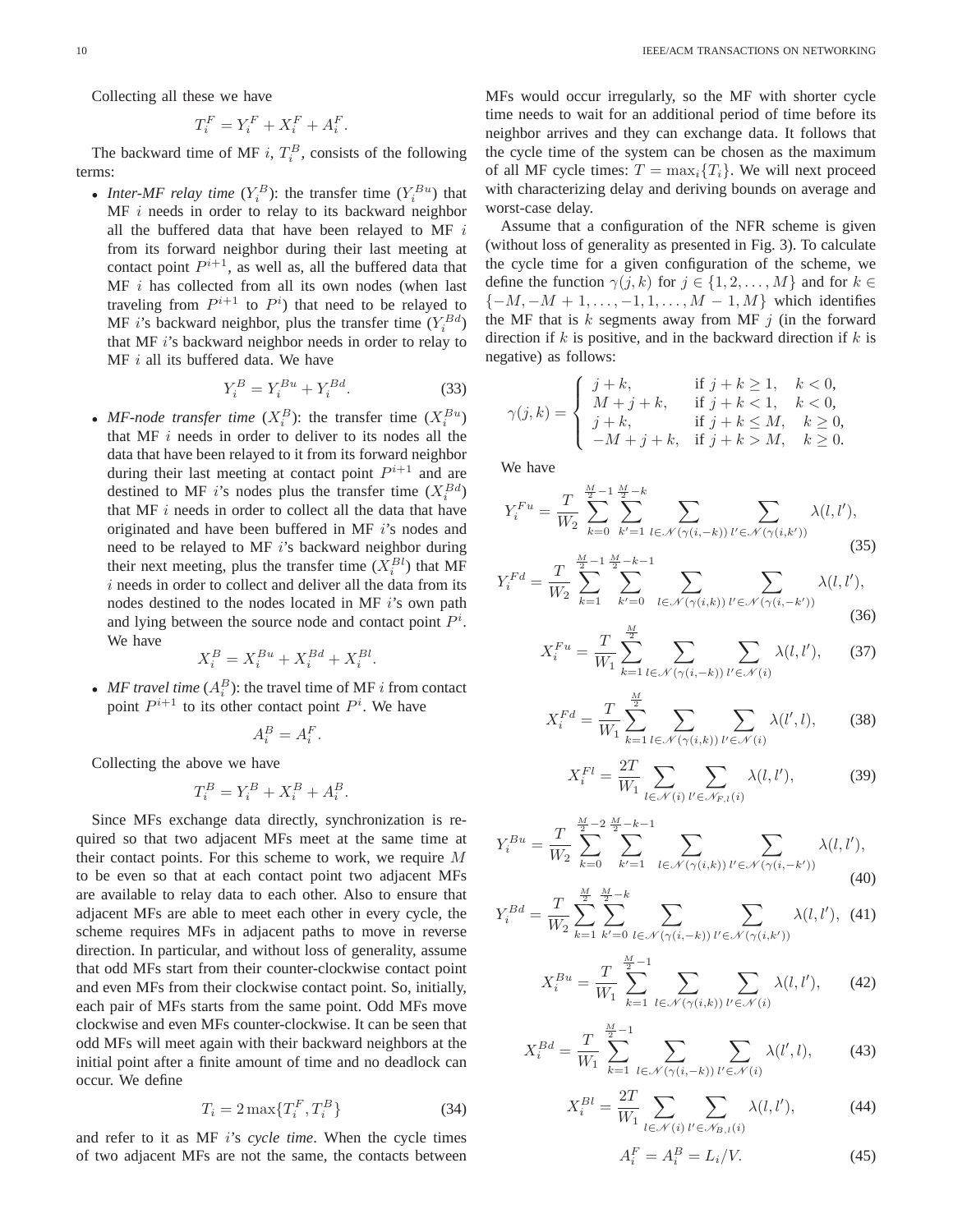In the equations above,  $\mathcal{N}_{F,l}(i)$  denotes the set of nodes in MF  $i$ 's path which are located after node  $l$  in the forward direction,  $\mathcal{N}_{B,l}(i)$  is the set of nodes in MF i's path which are located after node  $l$  in the backward direction, and  $L_i$  is the length of MF  $i$ 's path. Solving for  $T$ , we have

$$
T = \max_{i} \left\{ \max \left( \frac{A_i^F}{\frac{1}{2} - \frac{Y_i^F}{T} - \frac{X_i^F}{T}}, \frac{A_i^B}{\frac{1}{2} - \frac{Y_i^B}{T} - \frac{X_i^B}{T}} \right) \right\}.
$$
  

$$
V^F V^F V^B V^B V^B
$$
 (46)

Note that  $\frac{Y_i^F}{T}$ ,  $\frac{X_i^F}{T}$ ,  $\frac{Y_i^B}{T}$ , and  $\frac{X_i^B}{T}$  do not depend on T.

**Theorem VI.1.** *[Delay in NFR] Let*  $\lambda$  *and*  $\lambda'$  *be defined as in (7). Let also* Smax *denote the largest number of nodes assigned to an MF and* L *the length of the longest MF path. If*

$$
\frac{M\min(\lambda, \lambda')}{W_2} + \frac{(\lambda + \lambda')}{W_1} < \frac{1}{2S_{\max}},
$$

*then there exists an NFR scheme for which*

$$
D_{\text{max}} \le \left(\frac{M}{4} + \frac{3}{2}\right) T_{\text{max}}^N, \text{ where}
$$
\n
$$
T_{\text{max}}^N = \frac{\frac{L}{V}}{\frac{1}{2} - S_{\text{max}} \left[\frac{M \min(\lambda, \lambda')}{W_2} + \frac{\lambda + \lambda'}{W_1}\right]}.
$$
\n(47)

*and*

$$
\mathbf{E}[D] \le \min \left\{ \frac{\left(\sum_{k=1}^{\frac{M}{2}-1} MS_{\max}^2 \left(\frac{3T_{\max}^N}{2} + (k-1)\frac{T_{\max}^N}{2}\right)\right)}{\binom{N}{2}} + \frac{\frac{M}{2} S_{\max}^2 \left(\frac{3T_{\max}^N}{2} + \left(\frac{M}{2} - 1\right)\frac{T_{\max}^N}{2}\right)}{\binom{N}{2}} + \frac{M \binom{S_{\max}}{2} T_{\max}^N}{\binom{N}{2}}, \frac{3T_{\max}^N}{2} + \left(\frac{M}{2} - 1\right)\frac{T_{\max}^N}{2} \right\}.
$$
\n(48)

*Proof:* Consider a configuration of the NFR scheme and any arbitrary Hamiltonian cycle that includes all N nodes. From Eq. (35) we have

$$
Y_i^{Fu} = \frac{T}{W_2} \sum_{k=0}^{\frac{M}{2}-1} \sum_{l \in \mathcal{N}(\gamma(i,-k))} \sum_{k'=1}^{\frac{M}{2}-k} \sum_{l' \in \mathcal{N}(\gamma(i,k'))} \lambda(l,l')
$$
  

$$
\leq \frac{T}{W_2} \sum_{k=0}^{\frac{M}{2}-1} \sum_{l \in \mathcal{N}(\gamma(i,-k))} \lambda
$$
  

$$
\leq \frac{T}{W_2} \left(\frac{M}{2}\right) S_{\text{max}} \lambda.
$$

On the other hand, Eq. (35) also yields

$$
Y_i^{Fu} \leq \frac{T}{W_2} \sum_{k'=1}^{\frac{M}{2}} \sum_{l' \in \mathcal{N}(\gamma(i,k'))} \sum_{k=0}^{\frac{M}{2}-1} \sum_{l \in \mathcal{N}(\gamma(i,-k))} \lambda(l,l')
$$
  

$$
\leq \frac{T}{W_2} \sum_{k'=1}^{\frac{M}{2}} \sum_{l' \in \mathcal{N}(\gamma(i,k'))} \lambda'
$$
  

$$
\leq \frac{T}{W_2} \left(\frac{M}{2}\right) S_{\text{max}} \lambda'.
$$

Hence,

$$
\frac{Y_i^{Fu}}{T} \le \frac{(\frac{M}{2})S_{\max}\min(\lambda, \lambda')}{W_2}.
$$

Similarly, we can show

$$
\label{eq:1} \begin{aligned} \frac{Y_i^{Bu}}{T} &\leq \frac{(\frac{M}{2})S_{\text{max}}\min(\lambda,\lambda')}{W_2},\\ \frac{Y_i^{Fd}}{T} &\leq \frac{(\frac{M}{2})S_{\text{max}}\min(\lambda,\lambda')}{W_2},\\ \frac{Y_i^{Bd}}{T} &\leq \frac{(\frac{M}{2})S_{\text{max}}\min(\lambda,\lambda')}{W_2}. \end{aligned}
$$

Therefore,

$$
\begin{split} \max\left(\frac{Y_i^{Fu}}{T},\frac{Y_i^{Bu}}{T}\right) &\leq \frac{(\frac{M}{2})S_{\max}\min(\lambda,\lambda')}{W_2},\\ \max\left(\frac{Y_i^{Fd}}{T},\frac{Y_i^{Bd}}{T}\right) &\leq \frac{(\frac{M}{2})S_{\max}\min(\lambda,\lambda')}{W_2}. \end{split}
$$

Using Eqs. (38) and (39), we can write

$$
X_i^{Fd} + \frac{X_i^{Fl}}{2} = \frac{T}{W_1} \sum_{l \in \mathcal{N}(i)} \sum_{k=1}^{\frac{M}{2}} \sum_{l' \in \mathcal{N}(\gamma(i,k))} \lambda(l,l') + \frac{T}{W_1} \sum_{l \in \mathcal{N}(i)} \sum_{l' \in \mathcal{N}_{F,l}(i)} \lambda(l,l')
$$
  

$$
\leq \frac{T}{W_1} \sum_{l \in \mathcal{N}(i)} \lambda.
$$

Now, from Eqs. (37) and (39) it follows

$$
X_i^{Fu} + \frac{X_i^{Fl}}{2} = \frac{T}{W_1} \sum_{l' \in \mathcal{N}(i)} \sum_{k=1}^{\frac{M}{2}} \sum_{l \in \mathcal{N}(\gamma(i,-k))} \lambda(l,l')
$$
  
+ 
$$
\frac{T}{W_1} \sum_{l' \in \mathcal{N}(i)} \sum_{l \in \mathcal{N}(i)} \lambda(l,l')
$$
  

$$
\leq \frac{T}{W_1} \sum_{l' \in \mathcal{N}(i)} \lambda'.
$$

Hence,

$$
\frac{X_i^F}{T} \le \frac{S_{\max}(\lambda + \lambda')}{W_1}.
$$

Similarly, we can show

$$
\frac{X_i^B}{T} \le \frac{S_{\text{max}}(\lambda + \lambda')}{W_1}.
$$

Therefore,

$$
\max\left(\frac{X_i^F}{T}, \frac{X_i^B}{T}\right) \le \frac{S_{\max}(\lambda + \lambda')}{W_1}.
$$

Finally, using Eqs. (32), (33), (46), and the inequalities above, we obtain

$$
T \le \frac{\frac{L}{V}}{\frac{1}{2} - S_{\text{max}} \left[ \frac{M \min(\lambda, \lambda')}{W_2} + \frac{\lambda + \lambda'}{W_1} \right]} \stackrel{\triangle}{=} T_{\text{max}}^N.
$$

A packet needs to be relayed by at most  $M/2$  MFs before reaching its destination, so the maximum number of MFs that carry this packet is  $(\frac{M}{2} + 1)$  (considering also the MF that collects it from the source node). Each MF carries the packet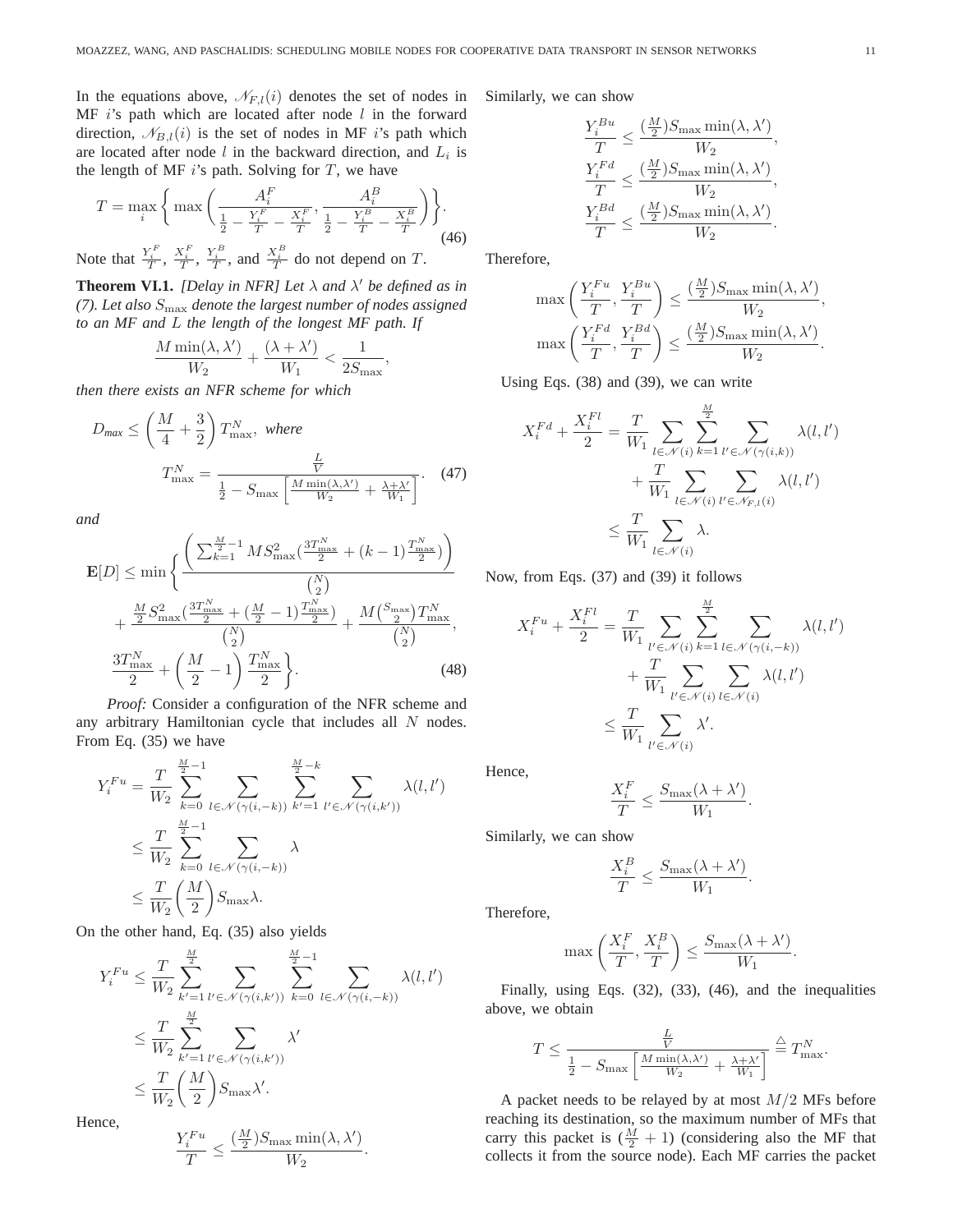for at most  $T/2$  time units, and it waits for at most T time units before it is collected. Thus,

$$
D_{\max} \le \left(\frac{M}{2} + 1\right) \frac{T}{2} + T \le \left(\frac{M}{4} + \frac{3}{2}\right) T_{\max}^N.
$$

The average waiting time of a packet before it is picked up is  $T/2$  and if its destination is within the origin path, then the maximum time to deliver the packet after it is picked up is less than  $T/2$ . However, if its destination is k paths  $(k =$  $1, \ldots, \frac{M}{2}$  away from the origin path, then the average delay is less than  $\frac{3T}{2} + (k-1)(\frac{T}{2})$ . The former case includes at most  $M\binom{S_{\text{max}}}{2}$  SD pairs. The latter case includes at most  $MS_{\text{max}}^2$ SD pairs for each  $k = 1, ..., (\frac{M}{2} - 1)$ , and at most  $\frac{M}{2}S_{\text{max}}^2$ <br>SD pairs for  $k = \frac{M}{2}$ . Also, there are a total of  $\binom{N}{2}$  SD pairs in the network. Thus,

$$
\mathbf{E}[D] \leq \frac{\left(\sum_{k=1}^{\frac{M}{2}-1} MS_{\max}^2 \left(\frac{3T_{\max}^N}{2} + (k-1)\frac{T_{\max}^N}{2}\right)\right)}{\binom{N}{2}} + \frac{\frac{M}{2} S_{\max}^2 \left(\frac{3T_{\max}^N}{2} + \left(\frac{M}{2} - 1\right)\frac{T_{\max}^N}{2}\right)}{\binom{N}{2}} + \frac{M \binom{S_{\max}}{2} T_{\max}^N}{\binom{N}{2}}.
$$
\n(49)

Taking into account (49), considering that the average delay does not exceed  $\frac{3T_{\text{max}}^N}{2} + (\frac{M}{2} - 1)(T_{\text{max}}^N/2)$  no matter where the destination is, and noting that the total number of SD pairs is  $\binom{N}{2}$ , we obtain (48).

A result analogous to Corollary IV.2 can be obtained for Thm. VI.1 as well.

**Corollary VI.2.** *Suppose that the data rates between the nodes are random variables and the maximum output rate from and maximum input rate to any arbitrary node, denoted* by  $\tilde{\lambda}$  and  $\tilde{\lambda}'$  (cf. (7)), respectively, satisfy

$$
\tilde{\lambda} \leq \lambda, \quad \tilde{\lambda}' \leq \lambda' \qquad w.p.1.
$$

Assume further that the maximum length of an MF path, L, is *also stochastic such that*  $L \leq L$ *, w.p.1. Then, bound (47) on the worst-case delay holds w.p.1.*

Furthermore, using Thm. IV.4 we can show the following.

**Corollary VI.3.** *Assume* N *nodes are placed arbitrarily on a unit square, each of which transmitting with a rate of* λ *to other nodes (such that the data rate between any pair of nodes is the same). If*  $\lambda < \frac{1}{2S_{\max}(\frac{M}{W_2} + \frac{2}{W_1})}$ , then there exists an NFR *scheme for which (47) and (48) hold with* T N max *replaced by*

$$
\tilde{T}_{\max}^N = \frac{\frac{\sqrt{2S_{\max}}+\frac{7}{4}}{V}}{\frac{1}{2}-S_{\max}\left[\frac{M\lambda}{W_2}+\frac{2\lambda}{W_1}\right]}.
$$

#### *B. NFR Optimization*

*NFR optimization* is defined as the problem of finding a configuration of the NFR scheme (finding a Hamiltonian cycle through the nodes and splitting it into appropriate paths) such that  $T$  in Eq. (46) is minimized. As the earlier schemes, NFR optimization is NP-hard (reduction from TSP) and we again rely on a heuristic algorithm. Intuitively, good paths should be short and constructed such that nodes with high data flow among themselves are located closer to each other. The former helps us reduce the MFs' travel times, and the latter reduces inter-MF relay times. Our heuristic algorithm consists of two phases. In the first phase, we find a good Hamiltonian cycle and in the second phase we assign the nodes to the MFs.

*1) Phase I (Choosing a good Hamiltonian cycle):* We first use well known TSP heuristics [37], [38] which compute a cycle visiting all nodes. However, instead of optimizing the length of the cycle route as in TSP, we optimize the following estimate  $(\tau)$  of the cycle time:

$$
\tau = \frac{\frac{\tilde{L}}{V}}{\frac{M}{2} - \left[\frac{\sum_{i=1}^{N} \sum_{j=1}^{N} y(i,j)\lambda(i,j)}{W_2} + \frac{\sum_{i=1}^{N} \sum_{j=1}^{N} \lambda(i,j)}{W_1}\right]},
$$

which is obtained by solving the following equation for  $\tau$ :

$$
\tau = \frac{2}{M} \frac{\tilde{L}}{V} + \frac{1}{\left(\frac{M}{2}\right)} \left( \tau \frac{\sum_{i=1}^{N} \sum_{j=1}^{N} y(i,j) \lambda(i,j)}{W_2} \right) + \frac{2}{M} \left( \tau \frac{\sum_{i=1}^{N} \sum_{j=1}^{N} \lambda(i,j)}{W_1} \right). \tag{50}
$$

In the equation above,  $\tilde{L}$  is the length of the Hamiltonian cycle, and  $y(i, j)$  returns an estimate of the average number of relays needed to deliver data from node  $i$  to node  $j$  along the cycle, defined as

$$
y(i,j) = \frac{s(i,j)}{N/M},
$$

where  $s(i, j)$  is the number of nodes located between node  $i$  and node  $j$  along the direction of the cycle that yields the smaller number. The estimate in Eq. (50) can be intuitively understood as follows. Assuming that we split the cycle into paths of equal length, each MF's travel times,  $A_i^F$  and  $A_i^B$ , would be equal to  $\frac{\tilde{L}}{VM}$ , and each MF's total travel time (forward and backward) in one cycle would be equal to  $\frac{2L}{VM}$ . Also, in one cycle, there would be  $\tau \sum_{i=1}^{N} \sum_{j=1}^{N} y(i,j) \lambda(i,j)$  bits of data to be relayed among the  $M$  MFs, and since in the inter-MF relay process two MFs are communicating with each other, each MF would spend  $\frac{1}{\left(\frac{M}{2}\right)} \left(\tau \frac{\sum_{i=1}^{N} \sum_{j=1}^{N} y(i,j) \lambda(i,j)}{W_2}\right)$  $\frac{U_{\epsilon}}{W_2}$  units of time as its inter-MF relay time. Note that as  $s(i, j)$  grows,  $y(i, j)$ , the average number of relays from node i to node j, also grows. In addition, in one cycle, there would be a total of  $\tau \sum_{i=1}^{N} \sum_{j=1}^{N} \lambda(i, j)$  bits of data to be delivered to all nodes by  $M$  MFs, and since the data should be also collected in order to be delivered, each MF would spend  $\frac{2}{M}(\tau \frac{\sum_{i=1}^{N} \sum_{j=1}^{N} \lambda(i,j)}{W_1})$ units of time in each cycle as its MF-node transfer time.

Similar to [15], we consider the following 2-opt and 2H-opt swap operations to improve the cycle.

- *2-opt swap*: A 2-opt swap removes two edges AB and CD from the cycle and replaces them with edges AC and BD while maintaining a single cycle.
- *2H-opt swap*: A 2H-opt swap moves a node in the path from one position to another.

Thus, the algorithm tries to reduce  $\tau$  by applying 2-opt and 2H-opt swaps until no further improvement is found. There are no complexity results for the TSP heuristics we discussed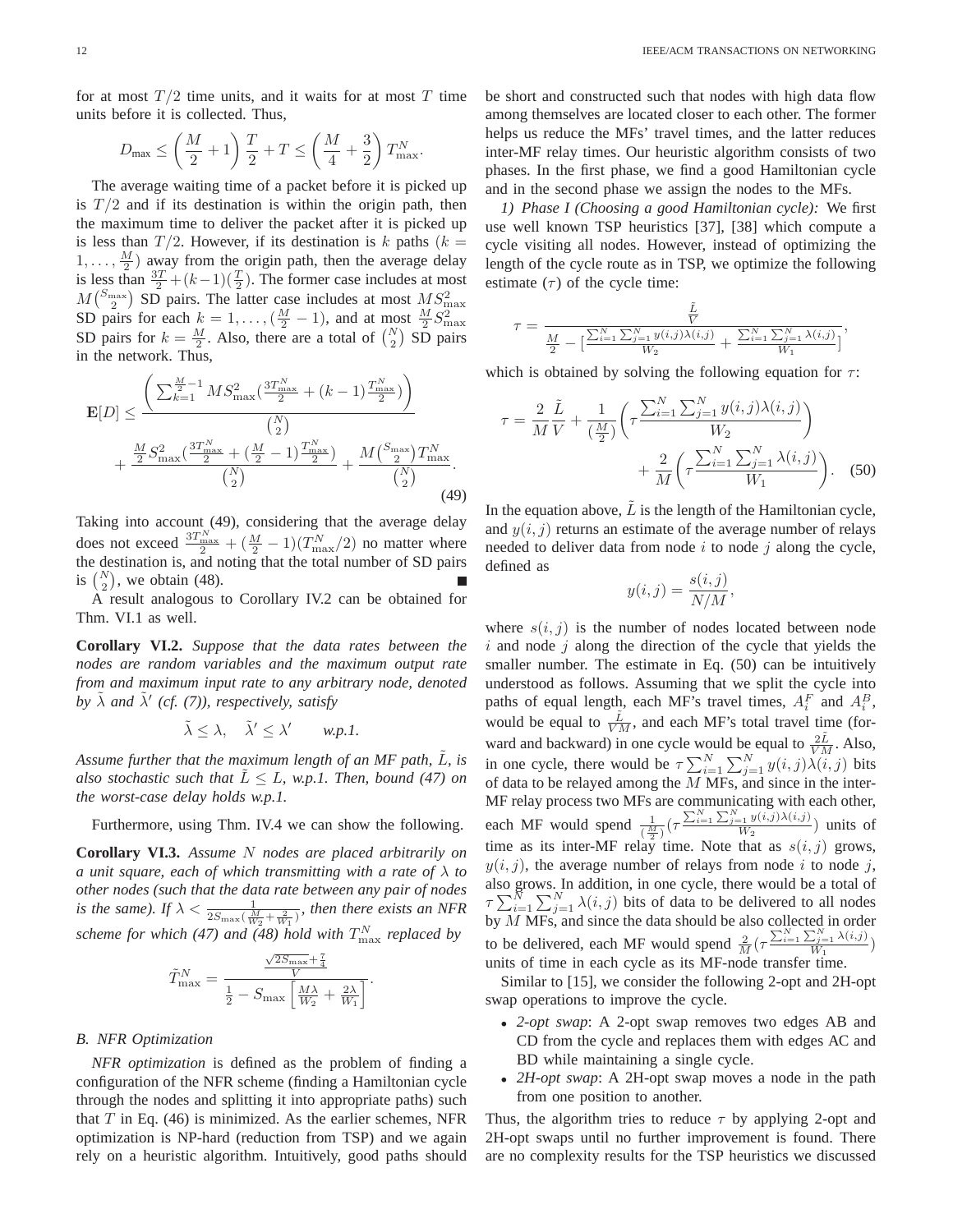

Fig. 4. Comparison of the schemes for the scenario with topology U and the uniform data model: (Upper Left) Average delay; (Upper Right) Worst-case delay; and of the schemes for the scenario with topology A and the uniform data model: (Lower Left) Average delay; (Lower Right) Worst-case delay.

but one can limit the number of iterations to maintain low complexity.

*2) Phase II (Assigning nodes to MFs):* This is essentially a local search heuristic. We start from an arbitrary point in the cycle obtained in Phase I and as we move in an arbitrary direction we assign the first  $\frac{N}{M}$  nodes to MF 1, the next  $\frac{N}{M}$ nodes to MF 2, and so on and so forth. We assume that two MFs meet with each other at a contact point defined as the midpoint of the edge that is incident to both of their corresponding paths. Given this construction, each MF's cycle time  $T_i$  can be calculated using Eq. (34), and the actual total cycle time  $T$  is obtained from Eq. (46). Then, the MF with the largest  $T_i$  is recognized. We call this MF the "critical MF" and its path the "critical path." We target the critical path and try to shorten the critical MF's cycle time by de-assigning one of its two "extreme" nodes (the nodes that are located closest to the MF's forward and backward neighbors) and assigning them to the corresponding (closest) neighbor. If this node-exchange reduces the total cycle time, then we apply the exchange; otherwise we attempt this node-exchange process between neighboring paths that have the largest difference between their cycle times. In the latter case, such a node-exchange is allowed only if it does not increase the total cycle time and results in a smaller difference between the cycle times of these paths. We continue this process until no further improvement is realized. Note that the proposed approach always achieves the average and worst-case delays given in Theorem VI.1. As we have done so far, we can limit the number of iterations of this assignment phase in order to maintain low complexity.



Fig. 6. The locations of the cluster centers in topology A.

# VII. NUMERICAL EVALUATION

In this section, we evaluate the effectiveness of the schemes we introduced via simulation under various scenarios. The simulation was developed in the MATLAB environment. A graph generator forms the random network topology and determines the data rates according to a given scenario. Given node positions and pairwise data rates, the CFR, BFR, and NFR optimization problems are solved using the proposed algorithms. We consider 40 nodes distributed on a  $300m \times 300m$ area. Two topologies, A and U, are assumed in our simulations.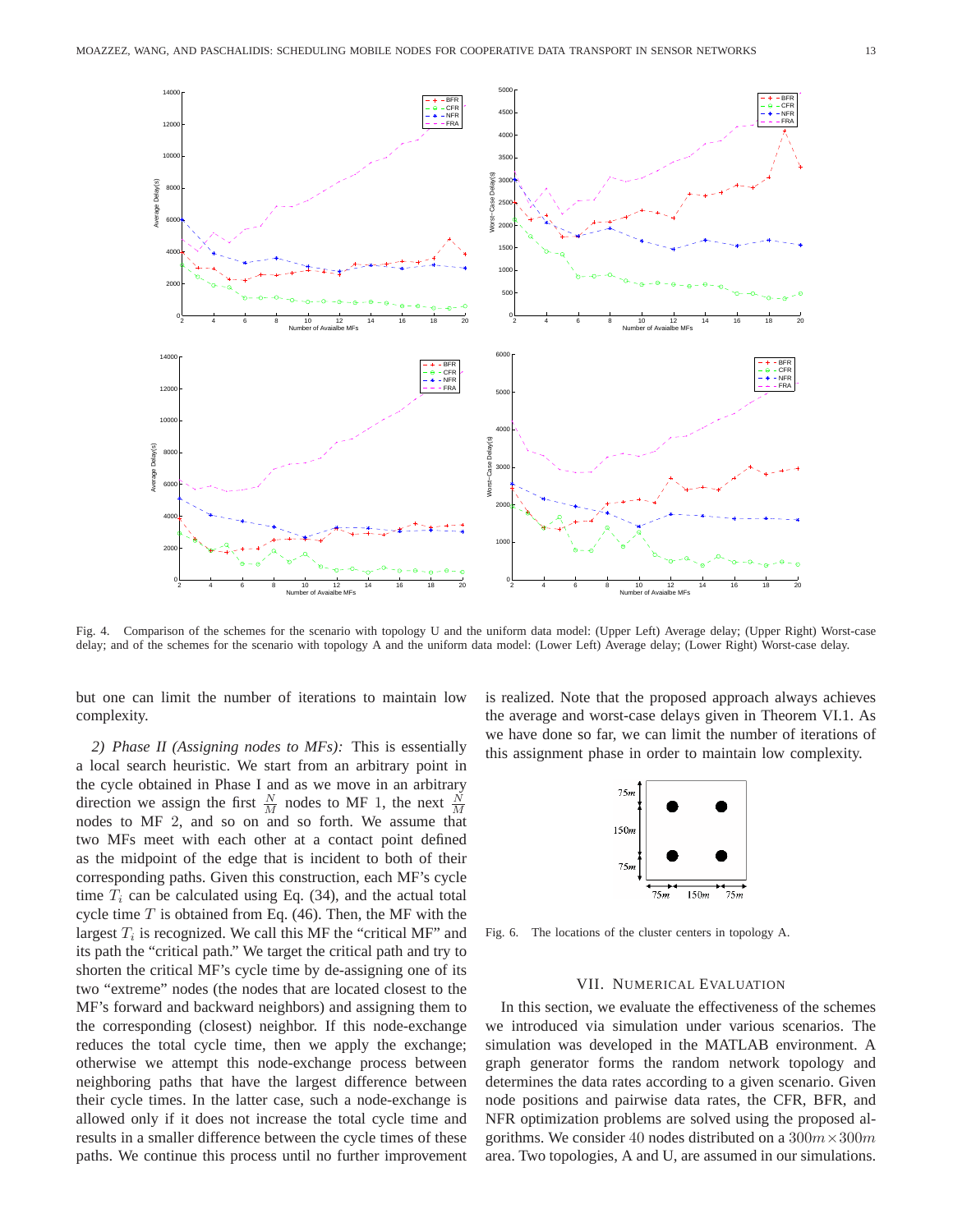

Fig. 5. Comparison of the schemes for the scenario with topology U and the non-uniform data model: (Upper Left) Average delay; (Upper Right) Worst-case delay; and of the schemes for the scenario with topology A and the non-uniform data model: (Lower Left) Average delay; (Lower Right) Worst-case delay.

Topology U corresponds to uniformly distributed nodes over the coverage area. In Topology A, we assume that the nodes are concentrated at certain locations called *cluster centers*. The cluster centers have the highest density of nodes, which drops radially outward. More specifically, the area was divided into four  $150m \times 150m$  squares, and the centers of the four squares were chosen as the locations of the cluster centers (see Fig. 6). To generate topologies A,  $x$  and  $y$  coordinates of each of the 10 nodes belonging within each cluster are generated from a Normal distribution with mean equal to the corresponding coordinate of their cluster center and standard deviation equal to 20m. The communication between MFs and nodes is done at the rate of  $W_1 = 20$  *Mbps* and among MFs at the rate of  $W_2 = 20$  *Mbps* also. We consider two data traffic models in the network: *uniform flow* and *non-uniform flow*. In the uniform flow model, the data rate between any two nodes is randomly selected from a Uniform distribution that takes values between 0 and 1 *Kbps*, whereas in the non-uniform flow model, 10% of the traffic has a rate of 3 *Kbps* and the rest a rate of 1 *Kbps*. We set  $V = 1(m/s)$ . The performance measures we computed via simulation include the average delay and the worst-case delay.

Figs. 4 and 5 depict the average and worst-case delay for different scenarios as the number of MFs increases. As we noted earlier, for the NFR scheme we require  $M$  to be even

so that at each contact point two adjacent MFs are available to relay data to each other. The results show that the CFR, BFR, and NFR schemes generally yield substantially less average delay than the FRA scheme. This gain is generally more pronounced for larger values of M. It appears that the FRA scheme is the least capable of utilizing the additional number of MFs to decrease the delay (when the number of MFs becomes large, the delay increases in the FRA scheme); this is due to excessive inter-MF relays in the FRA scheme. Notice that in the BFR scheme the average delay also increases after a certain number of MFs, because we utilize a single bus which has to travel between many MFs. We discussed earlier (see Sec. V) how this issue can be addressed by employing multiple buses.

Regarding worst-case delay, the qualitative conclusions are similar. Note that CFR and NFR keep the worst-case delay low while also maintaining a low average delay. BFR (with a single bus) increases worst-case delay after a number of MFs get employed, but still outperforms FRA. BFR may be appropriate for a specific application, especially when vehicles that roam the environment (e.g., real buses) already exist. These observations guide the network designer to select an appropriate scheme given performance requirements and application considerations.

Fig. 7 shows the ratio of simulated worst-case delay and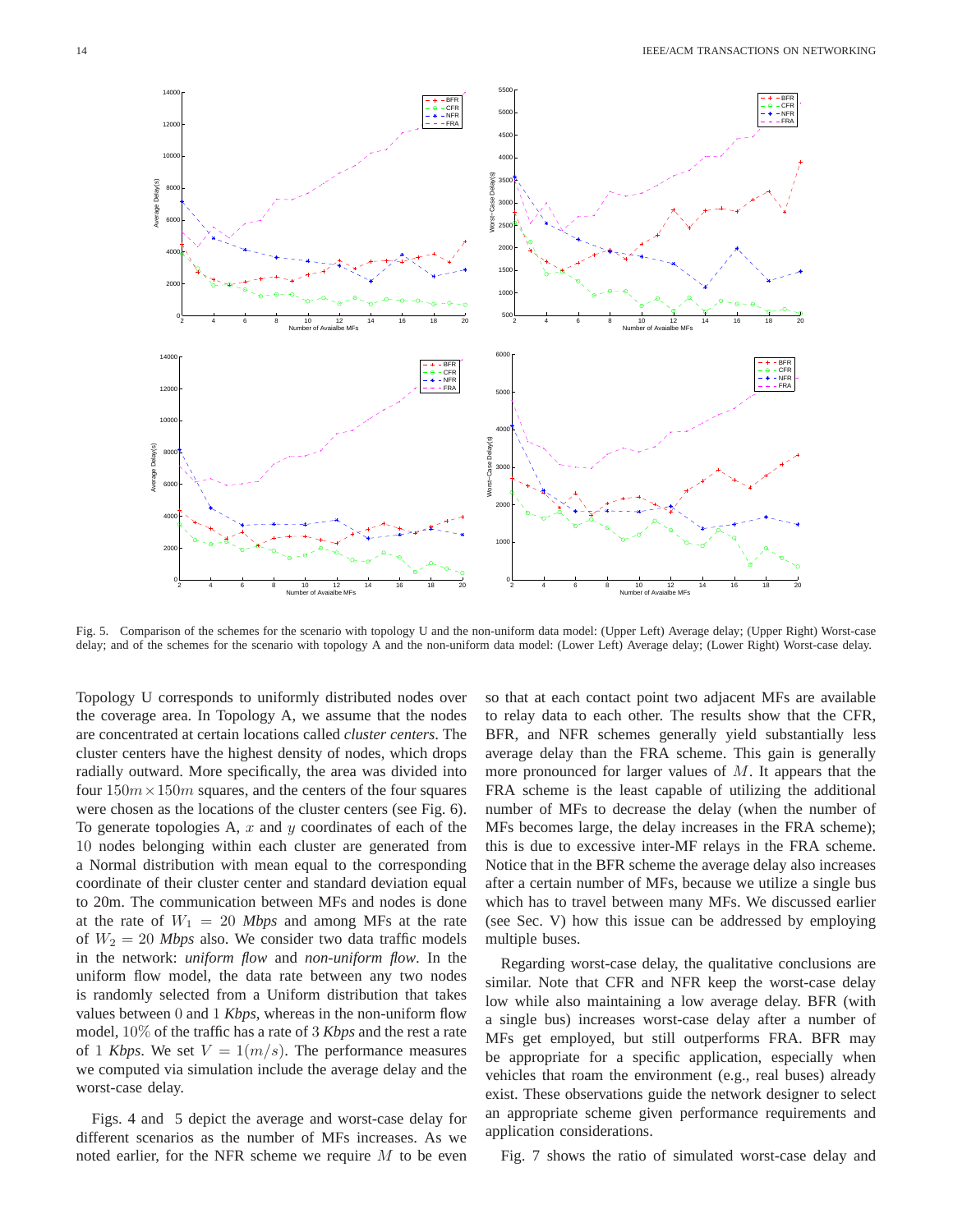

Fig. 7. Assessing the tightness of the bounds: (Upper Left) CFR; (Upper Right) BFR; (Lower Left) NFR. In each plot and for each number of available MFs the 1st and 2nd bars correspond to non-uniform flow and Topology A and U, respectively, and the 3rd and 4th bars correspond to uniform flow and Topology A and U, respectively. (Lower Right): Assessing the effectiveness of CFR, BFR, and NFR optimization approaches. The 1st and 2nd bars correspond to uniform flow and worst-case and average delay, respectively, and the 3rd and 4th bars to non-uniform flow for the two respective delay metrics.

average delay over the corresponding upper bounds we have established for CFR, BFR, and NFR, respectively (cf. Theorems IV.1, V.1, and VI.1, respectively). In general, the bounds under uniform flow traffic are tighter than the ones under nonuniform flows, which is to be expected based on our earlier discussion. The bounds of CFR are the tightest and the gap is less than 30%. For BFR and NFR, the bounds are tight in most cases.

Finally, we assess the effectiveness of the CFR, BFR, and NFR optimization approaches we have proposed in Sections IV-C, V-B, and VI-B, respectively. In each case we derived an optimal policy using a brute-force method for a small-scale network with 4 nodes and 2 MFs. In the bruteforce method, we calculate the total cycle time for all possible configurations and select the configuration with the smallest such value. This calculation of total cycle time is done by simulation and this introduces some (estimation) error which may prevent us from obtaining the true optimal policy. Yet, the policy we derive should be very close to optimal and provides an appropriate baseline. In this comparison, the network topology is set to be Topology U and both uniform and non-uniform flow models are considered. The results

appear in Fig. 7 (Lower Right), where it can be seen that our heuristic methods produce policies that are not that far from optimal (by a factor of 1–1.5 for CFR and BFR and a factor of 1.4–1.8 for NFR).

#### VIII. CONCLUSIONS

In this paper, we studied the problem of designing routes for mobile elements (message ferries) in wireless networks. We considered a general network model where each node in the network sends data to multiple other nodes with possibly different data rates. We proposed schemes that utilize useful interactions among the ferries. For each scheme, analytical bounds on worst-case and average delay were derived. Worstcase bounds in particular, have not received enough attention in the literature even though they are critical in offering performance guarantees.

We also established that one of our schemes (CFR) has desirable scalability properties; achieving constant per-node throughput within constant maximum (worst-case) delay as the network size grows. Simulation results for several qualitatively different topologies and traffic patterns showed that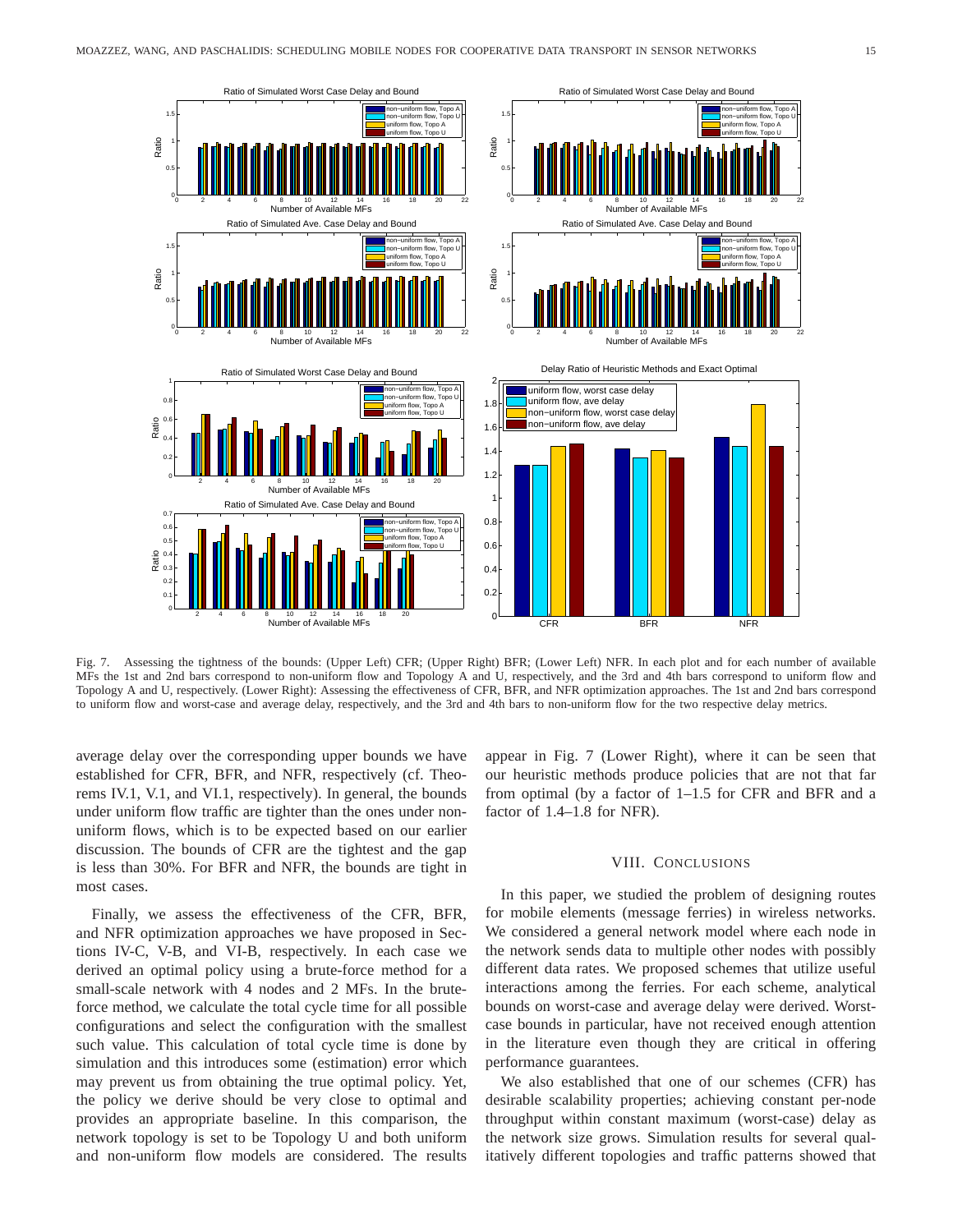our schemes perform better than the alternative Ferry Relaying Algorithm proposed earlier in the literature.

We noted that the BFR scheme can be possibly improved if more than one bus is used when the number of ferries is relatively large (e.g., using two buses each of which traveling half of the route designed for the single bus case). In addition, and for all of our schemes, it would also be interesting to explore route design where some of the nodes (e.g., the ones with higher data rates) are visited more than once in every cycle. These are interesting directions to be pursued in future research.

### ACKNOWLEDGMENTS

We would like to thank the anonymous reviewers whose questions and comments helped us improve our original results.

#### **REFERENCES**

- [1] J. Hart and K. Martinez, "Environmental Sensor Networks: A revolution in the earth system science?" *Earth-Science Reviews*, vol. 78, no. 3-4, pp. 177–191, 2006.
- [2] M. Dunbabin, P. Corke, I. Vasilescu, and D. Rus, "Data muling over underwater wireless sensor networks using an autonomous underwater vehicle," in *Proceedings of the 2006 IEEE International Conference on Robotics and Automation (ICRA)*, 2006, pp. 2091–2098.
- [3] P. Juang, H. Oki, Y. Wang, M. Martonosi, L. Peh, and D. Rubenstein, "Energy-efficient computing for wildlife tracking: design tradeoffs and early experiences with Zebranet," in *International Conference on Architectural support for programming languages and operating systems*, 2002.
- [4] M. Baard, "Motes make trash cans smarter," Boston Globe, June 5 2006.
- [5] R. Shah, S. Roy, S. Jain, and W. Brunette, "Data MULEs: Modeling a three-tier architecture for sparse sensor networks," *Elsevier Ad Hoc Networks Journal*, vol. 1, no. 2, pp. 215–233, 2003.
- [6] W. Zhao and M. Ammar, "Message ferrying: proactive routing in highlypartitioned wireless ad hoc networks," in *Proceedings of the 9th IEEE workshop on future trends of distributed computing systems*, 2003, pp. 308–314.
- [7] W. Zhao, M. Ammar, and E. Zegura, "A message ferrying approach for data delivery in sparse mobile ad hoc networks," in *Proceedings of the 5th ACM international symposium on mobile ad hoc networking and computing*, 2004, pp. 187–198.
- [8] I. Akyildiz and I. Kasimoglu, "Wireless sensor and actor networks: research challenges," *Ad Hoc Networks Journal*, vol. 2, pp. 351–367, 2004.
- [9] E. Ngai, Y. Zhou, M. Lyu, and J. Liu, "Reliable reporting of delaysensitive events in wireless sensor-actuator networks," in *Proceedings of the 3rd IEEE MASS*, 2006.
- [10] Y. Shi and Y. T. Hou, "Theoretical results on base station movement problem for sensor network," in *Proceedings of the IEEE Infocom*, Phoenix, AZ, April 14-17 2008, pp. 376–384.
- [11] W. Saad, Z. Han, T. Basar, M. Debbah, and A. Hjerungnes, "Hedonic coalition formation for distributed task allocation among wireless agents," IEEE Trans. on Mobile Computing, preprint, 2011.
- [12] A. Beafour, M. Leopold, and P. Bonnet, "Smart tag based data dissemination," in *ACM Workshop on Wireless Sensor Networks and Applications*, 2002.
- [13] "Daknet project," http://web.media.mit.edu/∼amir/daknet/, 2009.
- [14] M. Todd, D. Mascarenas, E. Flynn, T. Rosing, B. Lee, D. Musiani, S. Dasgupta, S. Kpotufe, D. Hsu, R. Gupta, G. Park, T. Overly, M. Nothnagel, and C. Farrar, "A different approach to sensor networking for SHM: Remote powering and interrogation with unmanned aerial vehicles," in *Proceedings of the 6th International workshop on Structural Health Monitoring*, 2007.
- [15] W. Zhao, M. Ammar, and E. Zegura, "Controlling the mobility of multiple data transport ferries in a delay-tolerant network," in *Proceedings of IEEE INFOCOM 2005*, vol. 2, 2005, pp. 1407–1418.
- [16] A. Pandya, A. Kansal, and G. Pottie, "Goodput and delay in networks with controlled mobility," in *2008 IEEE Aerospace Conference*, 2008, pp. 1–8.
- [17] Y. Chen, J. Yang, W. Zhao, M. Ammar, and E. Zegura, "Multicasting in sparse MANETs using message ferrying," in *Wireless Communications and Networking Conference*, 2006, pp. 691–696.
- [18] S. Parragh, K. Doerner, and R. Hartl, "A survey on pickup and delivery problems: Part I: Transportation between customers and depot," *Journal fur Betriebswirtschaft*, vol. 58, no. 1, pp. 21–51, 2008.
- [19] S. Parragh, K. F. Doerner, and R. Hartl, "A survey on pickup and delivery problems: Part II: Transportation between pickup and delivery locations,' *Journal fur Betriebswirtschaft*, vol. 58, no. 2, pp. 81–117, 2008.
- [20] G. Berbeglia, J. Cordeau, I. Gribkovskaia, and G. Laporte, "Static pickup and delivery problems: a classification scheme and survey," *TOP*, vol. 15, no. 1, pp. 1–31, 2007.
- [21] P. Gupta and P. Kumar, "The capacity of wireless networks," *IEEE Trans. Inform. Theory*, vol. 46, pp. 388–404, 2000.
- [22] M. Grossglauser and D. Tse, "Mobility increases the capacity of ad-hoc wireless networks," in *IEEE INFOCOM*, 2001, pp. 1360–1369.
- [23] A. Gamal, J. Mammen, B. Prabhakar, and D. Shah, "Throughput-delay trade-off in wireless networks," in *IEEE INFOCOM*, 2004.
- [24] M. Neely and E. Modiano, "Capacity and delay tradeoffs for ad-hoc mobile networks," *IEEE Transactions on Information Theory*, vol. 46, no. 2, 2005.
- [25] G. Sharma, R. Mazumdar, and N. Shroff, "Delay and capacity trade-offs in mobile ad hoc networks: A global perspective," in *IEEE INFOCOM*, 2006.
- [26] N. Bansal and Z. Liu, "Capacity, delay and mobility in wireless ad-hoc networks," in *INFOCOM 2003. Twenty-Second Annual Joint Conference of the IEEE Computer and Communications*, vol. 2, 2003, pp. 1553– 1563.
- [27] A. Schrijver, *Combinatorial Optimization*. Springer, 2003.
- [28] L. Few, "The shortest path and the shortest road through n points in a region," *Mathematika*, vol. 2, pp. 141–144, 1955.
- [29] L. Fejes-Toth, "Uber einen geometrische satz," *Math. Z.*, vol. 46, pp. 83–85, 1940.
- [30] M. Steele, "Probabilistic and worst case analyses of classical problems of combinatorial optimization in euclidean space," *Math. Operations Research*, vol. 15, no. 4, pp. 749–770, 1990.
- [31] C. Noon and J. Bean, "An efficient transformation of the generalized traveling salesman problem," *INFOR*, vol. 31, no. 1, pp. 39–44, 1993.
- [32] Y. Lien, E. Ma, and B. Wah, "Transformation of the generalized traveling salesman problem into the standard traveling salesman problem," *Information Science*, vol. 74, pp. 171–189, 1993.
- [33] V. Dimitrijevic and Z. Saric, "An efficient transformation of the generalized traveling salesman problem into the traveling salesman problem on digraphs," *Information Science*, vol. 102, pp. 105–110, 1997.
- [34] G. Laporte and F. Semet, "Computational evaluation of a transformation procedure for the symmetric generalized traveling salesman problem," *INFOR*, vol. 37, no. 2, pp. 114–120, 1999.
- [35] A. Behzad and M. Modarres, "A new efficient transformation of the generalized traveling salesman problem into traveling salesman problem," in *Proceedings of the 15th International Conference of Systems Engineering*, 2002, pp. 6–8.
- [36] J. Renaud, F. Boctor, and G. Laporte, "A fast composite heuristic for the symmetric traveling salesman problem," *INFORMS Journal on Computing*, vol. 8, no. 2, pp. 134–143, 1996.
- [37] J. Bentley, "Fast algorithms for geometric traveling salesman problems," *INFORMS Journal on Computing*, vol. 4, no. 4, pp. 387–411, 1992.
- [38] D. Johnson and L. McGeoch, *Experimental analysis of heuristics for the STSP, The traveling salesman problem and its variations*. Springer US, 2002.



**Reza Moazzez-Estanjini** received the B.Sc. degree in Industrial Engineering from Sharif University, Tehran, Iran, in 2007 and the Ph.D. degree from the Division of Systems Engineering, Boston University, Boston, MA, in 2011. His research interests include control and optimization with applications to wireless networks and vehicle routing. He received the Student Paper Award at the 2011 IEEE WiOpt Conference.